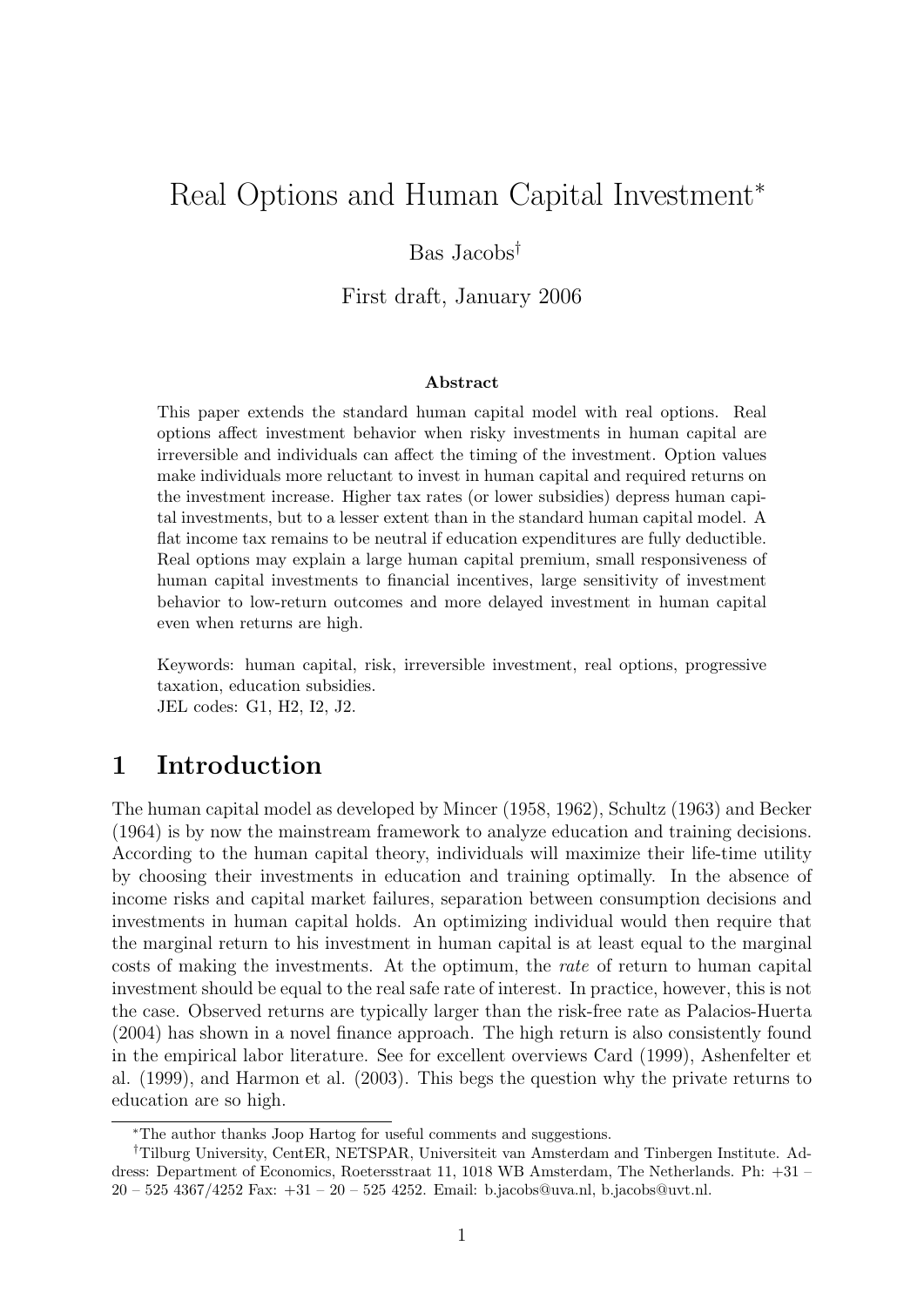Standard arguments to explain the high private return to education are often based on financial market failures. Capital markets may not make sufficient borrowing available due to enforcement and information problems. Human capital is regarded as poor collateral and a non-liquid asset as argued by Friedman (1962). Asymmetric information may also cause capital market failures because of adverse selection and moral hazard issues (Stiglitz and Weiss, 1981). With capital market problems, consumption and investment decisions cannot be separated and credit constrained individuals will invest sub-optimally in human capital. The rates of return on human investments are not equalized with the rate of return on safe assets. The empirical plausibility of capital market failures to explain high returns to human capital investments is rather weak, however. Carneiro and Heckman (2003), Cameron and Taber (2004), Plug and Vijverberg (2004) and others find that liquidity constraints have only a slight impact on college enrolment which seems to be insufficient to explain high rates of return to education.

Income risk may also justify a high rate of return. In the absence of well functioning insurance markets, uninsurable risks in human capital returns break the separation between consumption and investment in human capital as well. Levhari and Weiss (1973) and Eaton and Rosen (1980) have shown that the standard optimality condition for investments in human capital should include a risk-premium when the human capital returns are uncertain. This is the analogue to the CAPM-model used in finance. Risk averse individuals want to be compensated for income risks with a higher expected return. Indeed, many papers find evidence for risk compensation in wages, see the overview by Hartog (2005). Nevertheless, the high return on human capital is suggestive of a human capital premium puzzle, just like in the finance literature (see e.g., Mehra and Prescott, 2003). Palacios-Huerta (2004) has shown that risk alone cannot explain the difference between the real return on human capital and the risk-free interest rate. Only implausibly large coefficients of relative risk aversion generate a high risk-premium on human capital investments. Judd (2000) argues that, if idiosyncratic income risks are so important, governments or markets would look for institutions to insure these risks. Apparently, neither is the case. Both private and public insurance may not emerge because moral hazard makes the income risks endogenous rather than idiosyncratic, see also Judd (2000) and Sinn (1998). Another empirical puzzle is that educated people typically face fewer income risks than uneducated people, i.e., the covariance between earnings and education seems to be negative due to lower unemployment rates, and a lower incidence of sickness or disability to work, see also Gould et al. (2000) and Palacios-Huerta (2003). This implies that human capital is an insurance device and the standard risk premium on the marginal human capital investment would be negative, cf. Levhari and Weiss (1973). These empirical findings go against the presence of a substantial risk premium on educational investments.

Neither capital market failures, nor uninsurable income risks appear to have sufficient explanatory power to explain the high return to human capital. This paper argues that real options provides an alternative explanation why returns are so high. Real options are present in irreversible and risky investments where there is a possibility to affect the timing of the investment. Investments in human capital are generally completely irreversible because it is virtually impossible to recover forgone earnings and tuition expenses after the investment has been made. Therefore investments in human capital are sunk. Individuals can affect the timing of the decision to invest in risky education, especially higher education. This implies that individuals have an option to wait for better information regarding the returns (or costs) of the investment. Individuals who invest in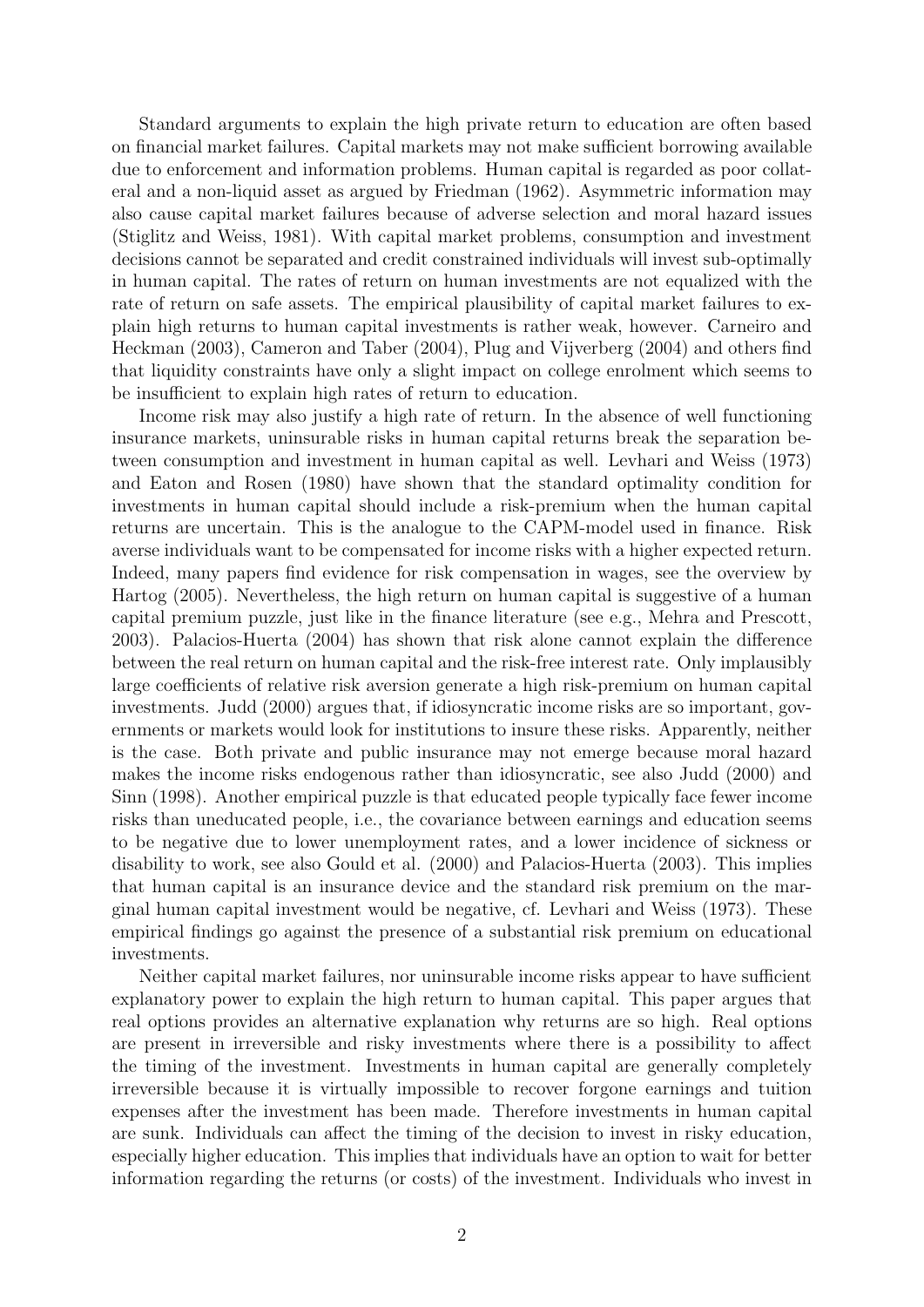(higher) education may have to give up a valuable option to wait. This is only beneficial if the returns with immediate investments are sufficiently large. Therefore, the option value of postponing the investment drives up returns to investment in human capital and may explain why returns are high. Moreover, this high return is an equilibrium outcome in the presence of perfect capital and insurance markets. Failures in financial markets are therefore not necessary to get high returns on human capital investments.

This paper also analyzes the effects of (progressive) income taxes and education subsidies when options are important. If all costs of education are tax deductible and there is a flat tax, there is no effect of the tax system on option values to wait with investment. The neutrality of flat income taxes with full deductibility of investments in the standard human capital framework (cf. Heckman, 1976) therefore carries over to the real option model. With imperfect deductibility, higher income taxes do indeed discourage human capital investments, but to a lesser extent than in the human capital model because higher flat taxes reduce the value of option to wait. Similarly, education subsidies increase investments in human capital. Again, investments in education are less sensitive to subsidies due to the reduced option value compared to the standard human capital model.

The real option approach pursued in this paper may not only give an explanation why the human capital returns are high, but may also resolve a number of other empirical puzzles that the standard human capital model fails to address.<sup>1</sup> First, education decisions seem to be largely insensitive to returns, tax and education policy, whereas standard human capital theory would suggest that these variables are crucial in predicting human capital investments. This paper shows that positive option values reduce the sensitivity of the investment decision with respect to the returns.

Second, students seem to be much more concerned with possible low return outcomes than the average returns to higher education. The standard human capital model would predict that students should care for the average return, not the sizes or probabilities of downward risks. The option approach shows that low-return outcomes and their probabilities are the crucial determinants of the option to wait, not average returns.

Third, the returns to education are much larger in Anglo-Saxon countries, notably the UK and the US, than in continental European countries, see also Harmon et al. (2003). At the same time, going to college after a couple of years working is much more common in Anglo-Saxon countries. The question is why students do not go to college directly after secondary education when the returns are high. The human capital model appears to fail here as well. Options may again explain this phenomenon. In more turbulent labor markets the option value to wait is larger and students may want to enrol at later ages.

This paper is organized as follows. Section 2 briefly describes some earlier papers and how this paper relates to the literature. Section 3 describes the model of irreversible investment in higher education. Section 4 derives the main results and performs comparative static analysis. Section 5 presents some solutions to empirical puzzles and Section 6 concludes.

# 2 Earlier literature

Comay et al. (1973) and Hogan and Walker (2002) are to my knowledge the only papers who have earlier pursued the option approach in a human capital framework. Comay et al.

<sup>&</sup>lt;sup>1</sup>Dixit and Pindyck (1994) criticize the neo-classical and  $q$ -theories of investment on the same grounds.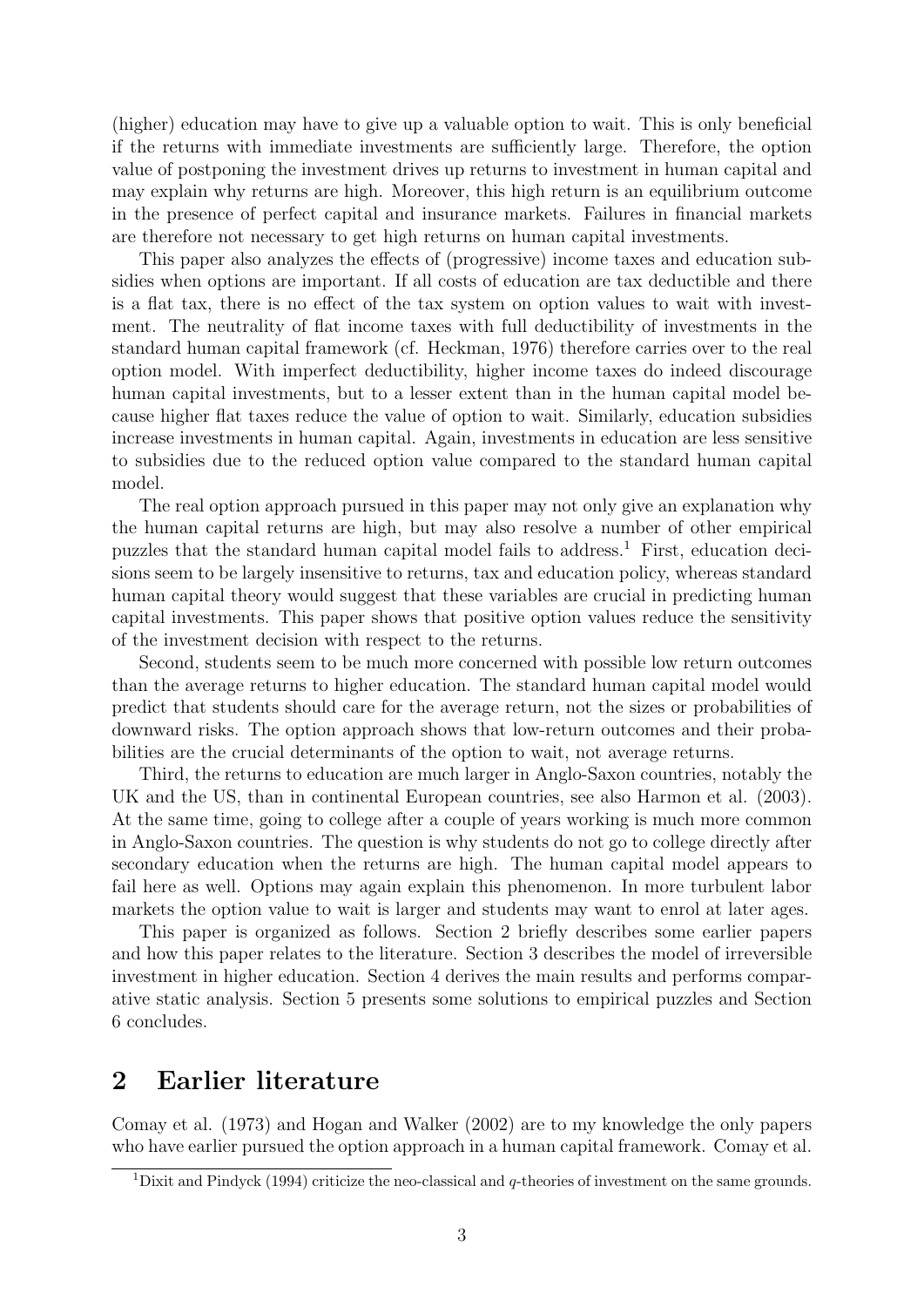(1973) focus on the option values generated in a rather mechanical multi-stage investment process. They analyze the optimal decision to stop learning (and start working) or to continue with learning in the next stage of the education process. The uncertainty at each stage is generated by an exogenous probability to drop-out while there are no income risks. Consequently, continuation is more likely if the option value of entering the next stage is large. Although not explicitly discussed, this paper would predict a lower rate of return to higher education investments, because the option value to continue in education gives individuals incentives to keep learning even if the return on this investment is negative. Therefore, the human capital premium puzzle would become more puzzling.

Hogan and Walker (2002) also assume that the decision to work is the irreversible decision at stake. By deciding to stop learning and starting to work, the student gives up the option to enter the labor market at a later age. This decision is irreversible because students cannot re-enter education. The costs of going to work consist of the forgone utility benefits of staying in education for a longer time. For a number of reasons this approach seems to be less convincing. First, in practice students can re-enter education at a later age which suggests that the option to go to work is not really irreversible. Second, the sunk costs of deciding to work are the forgone utility benefits of staying in education longer. Utility benefits could be relevant, but opportunity and direct costs are probably much more important sunk costs. Third, Hogan and Walker (2002) derive counter intuitive results. For instance, higher human capital risk boosts investment in education. The option value to stay in higher education predicts lower returns, not higher returns. And, higher income taxes encourage investment in education and education subsidies discourage investment in education. These results appear to be theoretically and empirically less plausible.

In contrast to these earlier papers, this paper starts from the premise that the decision to start with learning is the irreversible decision, not the decision to start working. The returns (or costs) of the investment in human capital are uncertain. Waiting to enroll in higher education has the benefit of gaining more information on the returns (or costs) of the investment. The option value stems from the fact that one could wait to enroll and only do so when the returns are sufficiently large to compensate for the lost option value. The sunk cost of the investment is not the lost (utility-)benefit of staying in school, but the forgone labor earnings and tuition costs.

Which one of the two approaches is more adequate is an open empirical question. One could argue that education is an experience good whose costs and returns will only become known after enrolling in education. However, the approach of this paper appears to be more satisfactory from a theoretical perspective and its potential empirical content. We turn back to these issues in the conclusions.

# 3 Model

The model of Dixit and Pindyck (1994, ch.2) forms the basis of this paper. A risk neutral individual considers the discrete decision to make a risky investment in higher education. Capital and insurance markets are perfect, although the latter assumption is not needed with risk neutral individuals. The investment in higher education is completely irreversible. Investments in higher education mainly consist of forgone labor earnings and tuition costs. It is quite natural to assume that there is not a way of getting your money back once working time is forgone and tuition fees have been paid. The investment in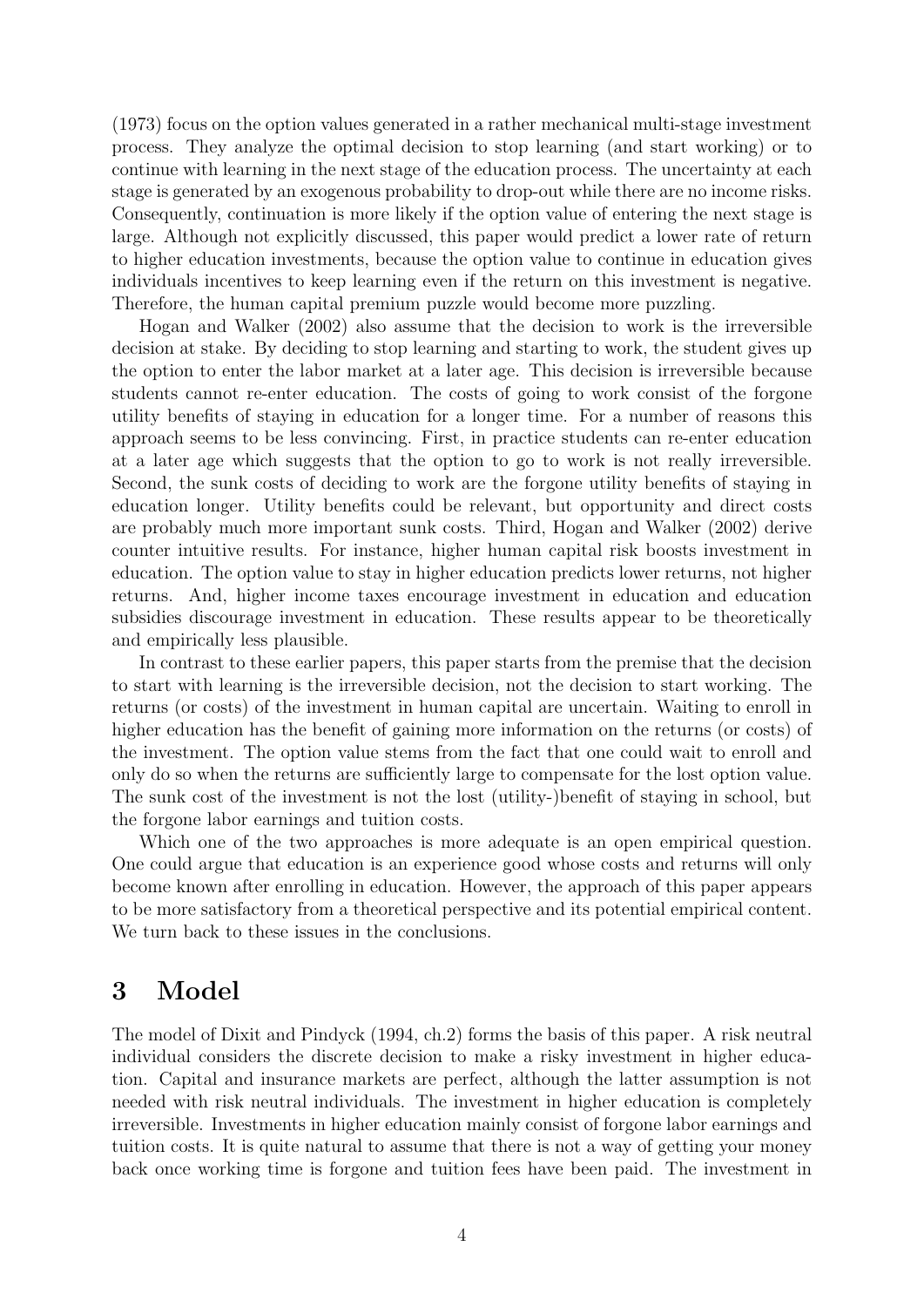education is therefore a sunk cost.

The returns of this investment are uncertain due to input and output uncertainty (Levhari and Weiss, 1973). Input uncertainty arises when the individual does not (fully) know his ability to complete the investment and to finish his study (in time). Failure to complete (in time) lowers the returns to the investment.<sup>2</sup> Alternatively, the individual faces uncertainty as regards his capacities to fully capture the returns to his human capital when choosing a particular type of study. Individuals may unintendedly choose the wrong study if it turns out that their individual capacities do not match with the job-types they can apply for.

Output uncertainty relates to uncertainty in the returns to human capital investments due to changing labor market conditions after graduation, for example the probability to find a job, the risks of sectoral shifts and business cycles. All these may cause losses of human capital and thereby lower the returns of the investment.

The individual may decide to go to college directly or he may postpone the investment for one year and work in the labor market during this year. Therefore, the individual has the option to wait in the presence of uncertainty. After one year, all uncertainty is revealed and there is no longer an option to wait. The model is probably more suited to describe the effects of input uncertainty because it is less likely that all output uncertainty is fully revealed after one year. This is the simplest possible set-up to analyze the consequences of options in human capital investments. All qualitative results will nevertheless carry over to the more general continuous time cases where uncertainty is never fully revealed and the individual can always decide to invest in higher education at later dates (see also Dixit and Pindyck, 1994).

The option to postpone the investment is analogous to a financial call option. The student has the right but not the obligation to buy an asset, i.e., human capital, at some future date. When the student decides to enroll immediately, he exercises his option to buy the asset and gives up the opportunity to wait and see whether the returns to the investment has improved.

The total investment consists of forgone labor earnings and the direct costs of higher education while enrolled. Forgone earnings are gross earnings per year net of taxes  $(1 - \tau)w$  where  $\tau$  is the tax rate and w is the gross yearly wage. Taxes reduce the opportunity costs of enrolling in higher education. There are also direct costs such as tuition fees, books, materials and computers. Direct costs are  $(1-s)k$  where k is the monetary cost of one year of higher education and s is the flat subsidy rate. Both forgone labor earnings and tuition costs are not time-varying for simplicity. It takes T years to graduate, hence the present value of total costs I of investing in higher education at the date of graduation,  $t = 0$ , equals

$$
I \equiv \sum_{t=-T}^{t=0} \frac{(1-\tau)w + (1-s)k}{(1+r)^t} = (1-\tau)\omega + (1-s)\kappa,
$$
 (1)

where r is the real interest rate and  $\omega \equiv \sum_{t=-T}^{t=0}$ w  $\frac{w}{(1+r)^t}$  and  $\kappa \equiv \sum_{t=-T}^{t=0}$ k  $\frac{k}{(1+r)^t}$  denote the present value of gross forgone earnings and direct costs of education, respectively. Perfect capital markets are assumed so that the individual can always borrow at rate r to finance investments in education I.

<sup>2</sup>One could also interpret this uncertainty as cost uncertainty, but that will not qualitatively affect the results of this paper, see also Dixit and Pindyck (1994, ch.2).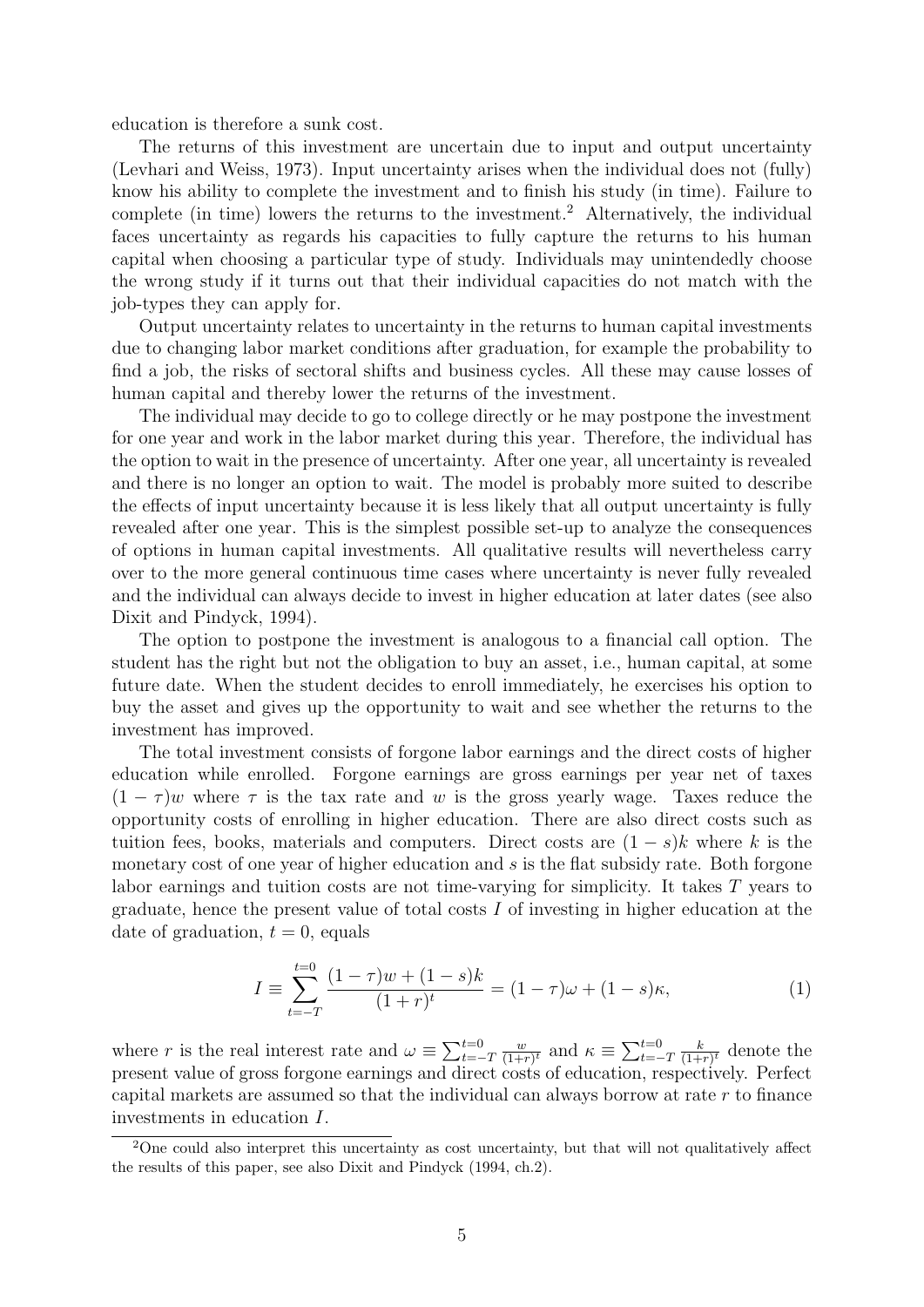The time-horizon for the individual is assumed to be infinite for analytical simplicity. The qualitative results readily extend to the case with a finite horizon, however. When the individual invests with graduation at time  $t = 0$  the expected return to the investment in higher education is  $R_0$  each year from  $t = 0$  to  $t = \infty$ . The future return is uncertain. At time  $t = 1$  the return either increases to  $R_1 \equiv (1 + v)R_0$  with probability q and the expected return decreases to  $R_1 \equiv (1 - \delta)R_0$  with probability  $(1 - q)$ . After  $t = 1$  all uncertainty is revealed and the return remains fixed at  $R_1$  from  $t = 1$  to  $t = \infty$ . v is the upward swing and  $\delta$  is the downward swing in the returns on the investment. The return on the investment is taxed at rate  $\theta$  which may be higher than the marginal rate  $\tau$ . In that case, marginal tax rates are increasing with income because returns will be larger than forgone labor earnings if the investment is actually made.

If it is only possible to invest immediately and with graduation at  $t = 0$ , the prospective student invests in higher education if the present value of labor earnings  $V_0$  is larger than the total costs of the investment in higher education I. Otherwise, the student does not go to college. The net-present value rule is equivalent to the standard human capital approach.

The present value of labor earnings of investing with graduation at time  $t = 0$  is

$$
V_0 \equiv (1 - \theta)R_0 + (1 - \theta)(q(1 + v)R_0 + (1 - q)(1 - \delta)R_0) \sum_{t=1}^{\infty} \frac{1}{(1 + r)^t}
$$
(2)  
= 
$$
\frac{(1 - \theta)R_0(1 + r + q(v + \delta) - \delta)}{r}.
$$

 $\Omega_0$  equals the net pay-off from the investment in higher education.  $\Omega_0$  equals the net present value of the investment if the investment is undertaken or zero if the net present value is negative and the investment is not undertaken. Formally, it is written as

$$
\Omega_0 \equiv \max \{ V_0 - I, 0 \} \tag{3}
$$
\n
$$
= \max \left\{ \frac{(1 - \theta)R_0(1 + r + q(v + \delta) - \delta)}{r} - (1 - \tau)\omega - (1 - s)\kappa, 0 \right\}.
$$

If investment with graduation at  $t = 1$  is also possible the individual has the option to wait one year and see whether returns have gone up or down because uncertainty is revealed. Waiting one year, and thereby foregoing a one-year return, only makes sense if one can avoid a bad outcome which generates a lower net present value when the investment is made.

If the investment is postponed and human capital earns a high return at graduation date  $t = 1$ , the net present value of the investment in education with at graduation at  $t = 1$  will be equal to

$$
\overline{F}_1 \equiv \max \{ \overline{V}_1 - I, 0 \}
$$
\n
$$
= \max \left\{ \frac{(1 - \theta)(1 + \nu)R_0(1 + r)}{r} - (1 - \tau)\omega - (1 - s)\kappa, 0 \right\},
$$
\n(4)

where the upper bar denotes a high return outcome. If the investment is postponed at and human capital earns a low return at graduation date  $t = 1$ , the net present value of the investment in education with graduation at  $t = 1$  will be

$$
\underline{F}_1 \equiv \max \{ \underline{V}_1 - I, 0 \} \n= \max \left\{ \frac{(1 - \theta)(1 - \delta)R_0(1 + r)}{r} - (1 - \tau)\omega - (1 - s)\kappa, 0 \right\},
$$
\n(5)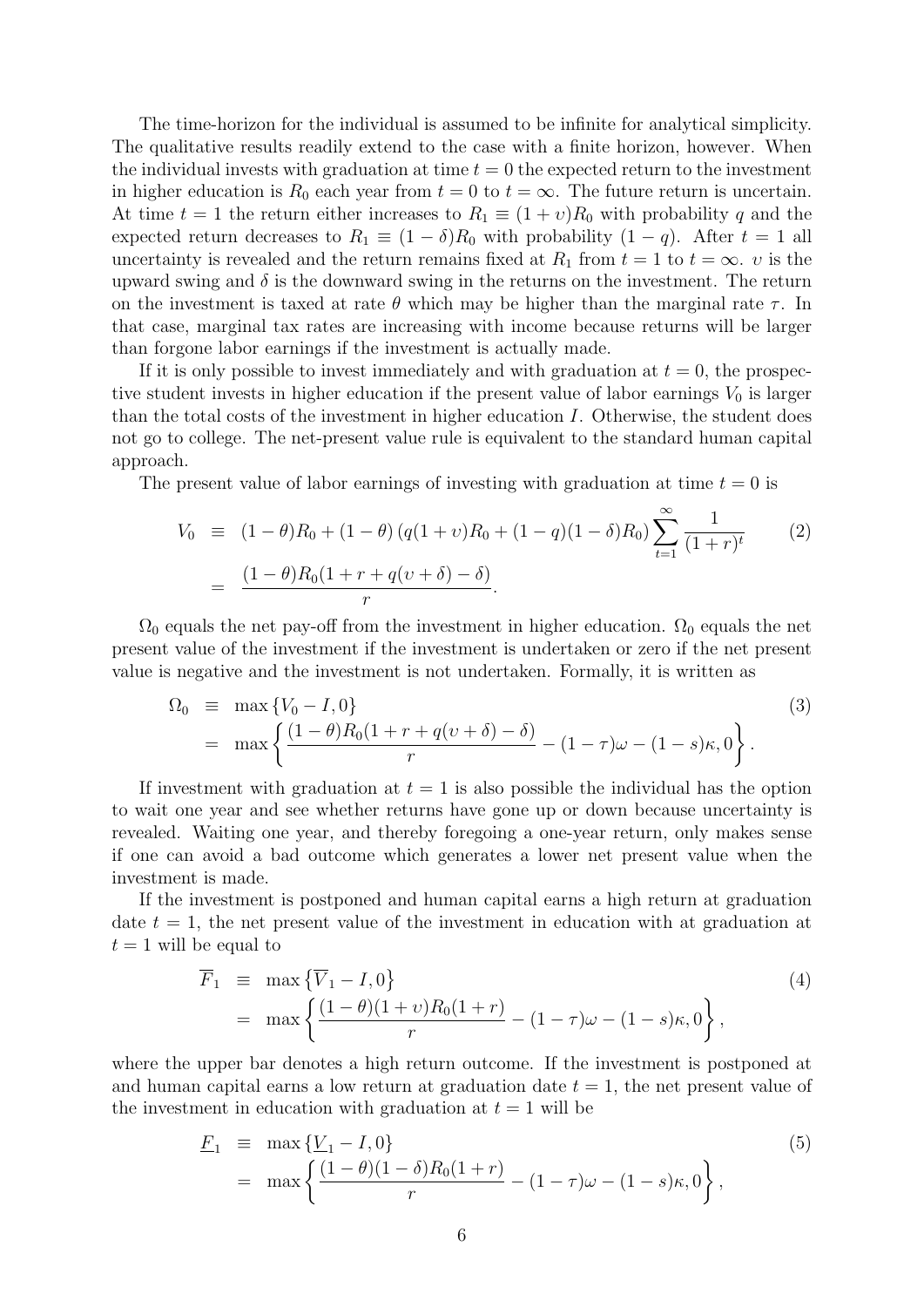where the lower bars denote outcomes when the return is low.

Now, the whole investment opportunity, i.e., investing either now or tomorrow has a value  $F_0$  which is equal to the maximum return of the investment when the individual invests directly or when the individual postpones the investment and gets the discounted value of the returns when waiting:

$$
F_0 \equiv \max \left\{ \Omega_0, \frac{q\overline{F}_1 + (1-q)\underline{F}_1}{1+r} \right\}
$$
(6)  

$$
= \max \left\{ \max \left\{ V_0 - I, 0 \right\}, q \frac{\max \left\{ \overline{V}_1 - I, 0 \right\}}{1+r} + (1-q) \frac{\max \left\{ \underline{V}_1 - I, 0 \right\}}{1+r} \right\},
$$

where

$$
V_0 - I = \frac{(1 - \theta)R_0(1 + r + q(v + \delta) - \delta)}{r} - (1 - \tau)\omega - (1 - s)\kappa,
$$
 (7)

$$
\frac{\overline{V}_1 - I}{1+r} = \frac{(1-\theta)(1+v)R_0}{r} - \frac{(1-\tau)\omega + (1-s)\kappa}{1+r},\tag{8}
$$

and

$$
\frac{V_1 - I}{1 + r} = \frac{(1 - \theta)(1 - \delta)R_0}{r} - \frac{(1 - \tau)\omega + (1 - s)\kappa}{1 + r}.
$$
\n(9)

The value of the option to wait  $W$  is the difference between the value of the investment opportunity  $F_0$  which covers the choice between investing now or next year and the net present value of directly investing  $\Omega_0$ :

$$
W \equiv F_0 - \Omega_0
$$
  
=  $\max \left\{ \max \{ V_0 - I, 0 \}, q \frac{\max \{ \overline{V}_1 - I, 0 \}}{1 + r} + (1 - q) \frac{\max \{ \underline{V}_1 - I, 0 \}}{1 + r} \right\}$  (10)  
-  $\max \{ V_0 - I, 0 \}.$ 

To derive simple analytical results, the formal analysis is restricted to the case where immediate investment has a positive present value, i.e., max  ${V_0 - I, 0} = V_0 - I > 0$ , the good outcome yields a positive present value, so that max  $\{\overline{V}_1 - I, 0\} = \overline{V}_1 - I$  and the bad outcome yields a negative present value, and max  $\{\underline{V}_1 - I, 0\} = 0.3$  With these restrictions, the option to wait has value

$$
W = \max\left\{V_0 - I, q\left(\frac{\overline{V}_1 - I}{1 + r}\right)\right\} - (V_0 - I). \tag{11}
$$

As long as  $V_0 - I > q \left(\frac{V_1 - I}{1 + r}\right)$  $\frac{V_1-I}{1+r}$  the option to wait is of no value and  $W=0$ . In that case, it is optimal to go to college directly if the present value of direct investment is positive. If, however,  $V_0 - I < q \left( \frac{V_1 - I}{1 + r} \right)$  $\frac{\sqrt{1-1}}{1+r}$  the option to wait generates sufficient value and the investment will be postponed for one year. In that case, the individual will only invest if the returns are high and the individual will not invest at all if the returns are low.

<sup>3</sup>Little generality is lost by imposing these restrictions. All analytical results can be shown to be qualitatively robust for all plausible parameter values of the model under consideration using graphical analysis of the general model without restrictions.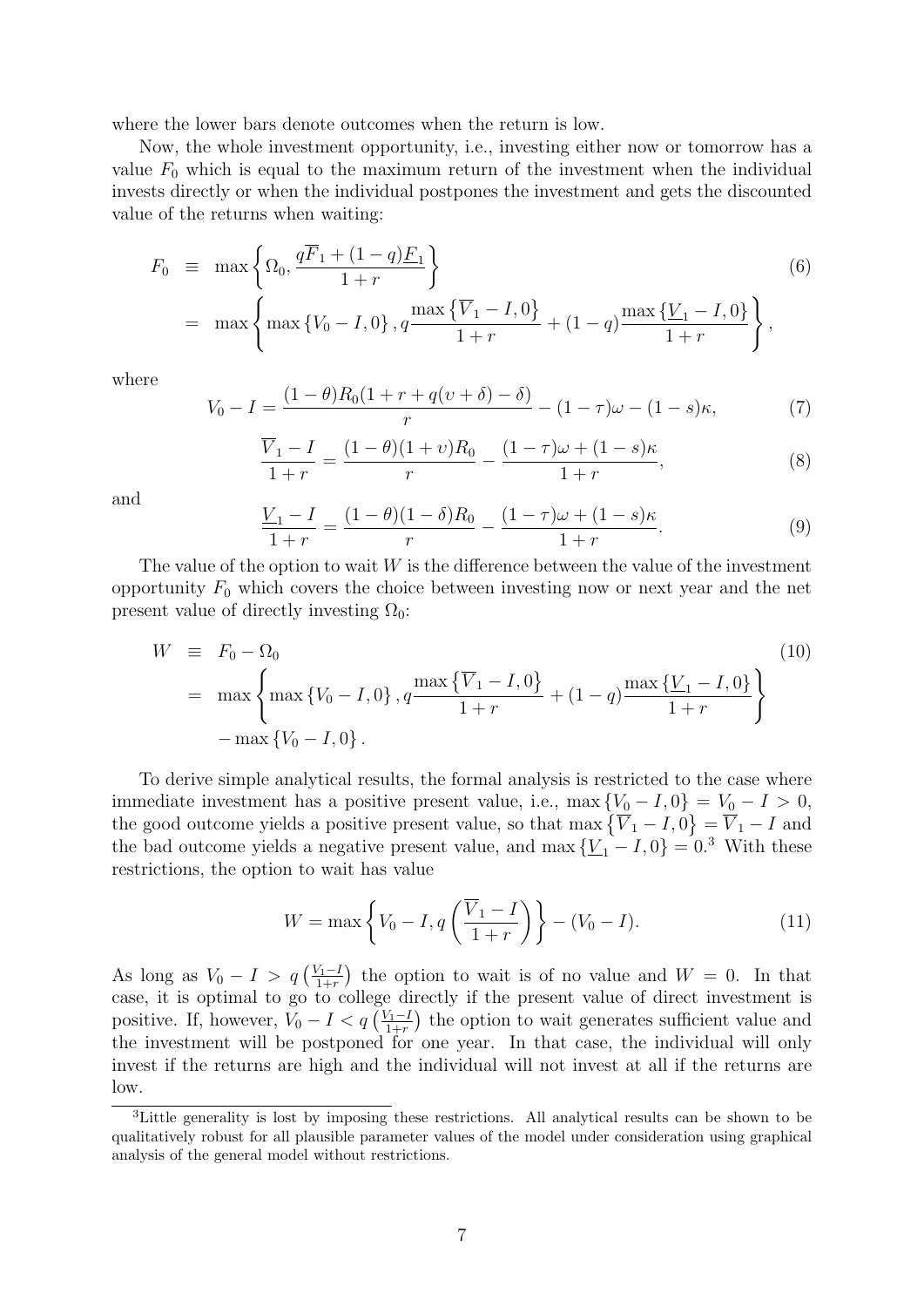# 4 To invest or not to invest in higher education?

This section derives the comparative statics of changing the parameters of the model on the willingness to invest in higher education and the willingness to postpone investment in higher education. The value of the option  $(W)$  depends on the probability of an upswing  $(q)$ , the costs  $(I)$ , the interest rate  $(r)$  and the gross present values of the investment in higher education now or tomorrow  $(V_0$  and  $V_1)$ . These costs and present values are, in turn, determined by the return on the investment  $(R_0)$ , the sizes of the up and downswings in the returns (*v* and  $\delta$ ), the costs of forgone earnings and tuition ( $\omega$  and  $\kappa$ ), the interest rates, the taxes  $(\tau, \theta)$  and the subsidy  $(s)$ .

### 4.1 Options values and returns

 $R_0^*$  is the critical value of the average return to the investment in higher education at which individuals are indifferent between directly going to college or postponing one year and only going to college if the return turns out to be high:

$$
R_0^* = \frac{(1+r-q)r}{(1+r)(r+(1-q)(1-\delta))} \frac{[(1-\tau)\omega+(1-s)\kappa]}{(1-\theta)}.
$$
 (12)

There is also a critical lower bound on the return  $\underline{R}_0$  below which the individual will never consider to enroll in college, not even if the individual has the option to wait. This return is given by

$$
\underline{R}_0 = \frac{r}{(1+r)(1+v)} \frac{[(1-\tau)\omega + (1-s)\kappa]}{(1-\theta)}.\tag{13}
$$

The required return at which the student will never invest is lower than return at which the student postpones the investment:  $\underline{R}_0 < R_0^*$ .

The minimum required return  $\underline{R}_0$  can be compared with the required return  $\hat{R}_0$  that would make the net-present value of investing higher education non-negative if the option to delay the investment was not available:

$$
\hat{R}_0 = \frac{r}{(1+r+q(v+\delta)-\delta)} \frac{[(1-\tau)\omega+(1-s)\kappa]}{(1-\theta)}.
$$
\n(14)

This return is larger than the return if the option to wait is available, i.e.,  $\hat{R}_0 > \underline{R}_0$ . Therefore, having the option to wait has positive value because it reduces the required return to consider the investment in higher education.

At the same time, the return at which individuals invest directly can be shown to be larger than the return which would induce investments when options are not available:  $R_0^* > \hat{R}_0$ . This means that individuals are more reluctant to invest directly in the option model than in the standard human capital model.

Figure 1 graphs the value of the option to wait to go to college as a function of the average return on the investment. The parameter values underlying the graphs have been chosen in such a way to illustrate the potential relevance of options. However, the parameters are not completely unrealistic either. A more elaborate discussion follows shortly. Below  $\underline{R}_0 = 9.613$  euro the individual will not invest at all. Between  $\underline{R}_0$  and  $R_0^* = 25.343$  euro the individual waits for one year and does not invest directly. The individual only invests at  $t = 1$  if the return turns out to be high. When the return is above  $R_0^*$  the individual will always invest directly and gives up the option to wait.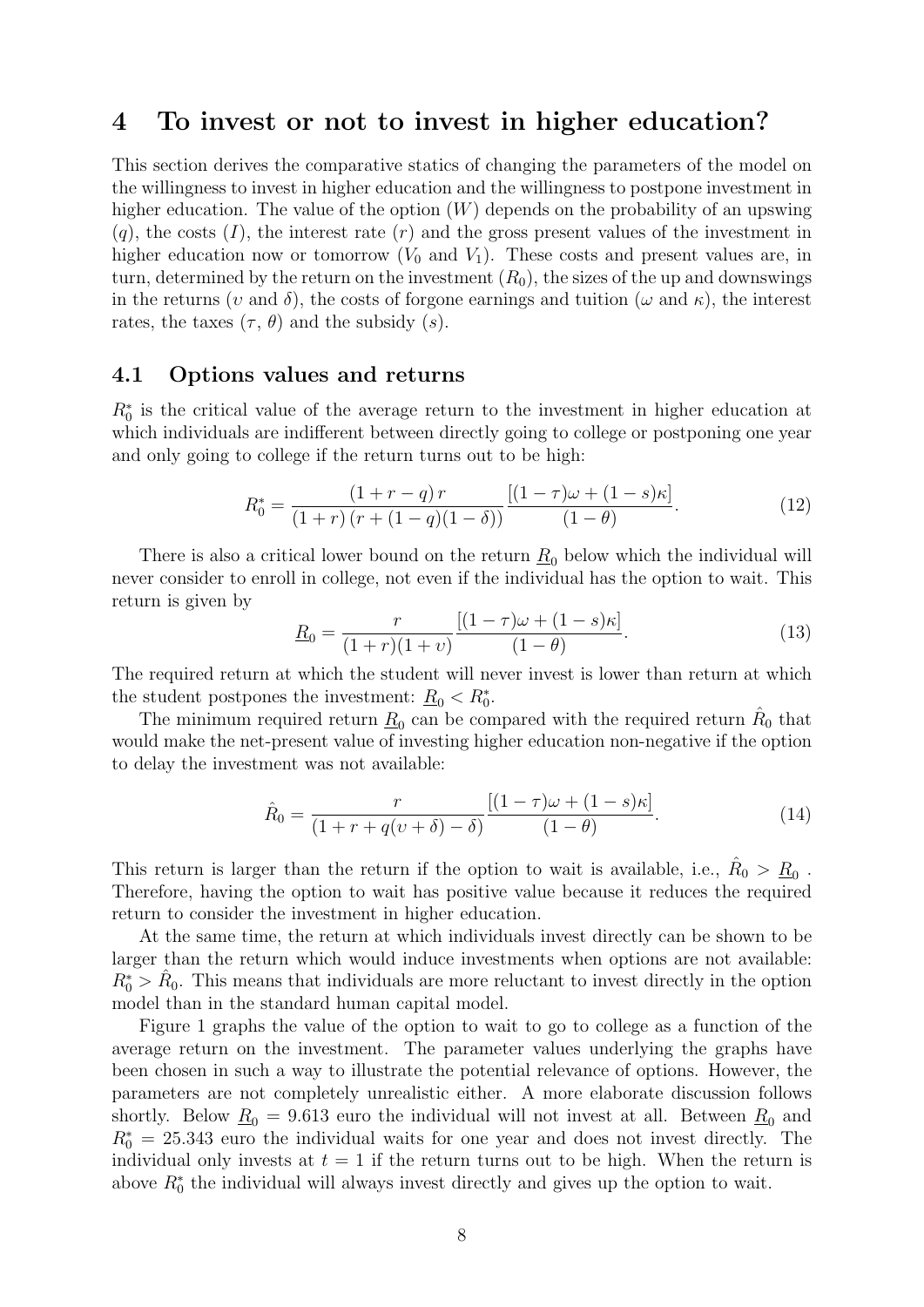#### Figure 1: Option values and returns to human capital investment



Baseline parameters:  $r = 8\%$ ,  $q = v = \delta = 0.5$ ,  $\theta = \tau = s = 0.4$ ,  $\omega = 145.998$  and  $\kappa = 48.666$ .

The value of the opportunity to go to college is a piecewise-linear function of the average return to the investment. If we subtract the value of immediate investment without the option  $\Omega_0 \equiv \max\{V_0 - I, 0\}$  we get the line that gives the value W of the option to wait. The value of the option first increases and then declines when the return to college education increases. Note that the increasing part of the option is in the range where direct investment yields a negative present value. Therefore, the option to wait increases in value when the returns increase. The reason is that there are no opportunity costs of waiting to invest if the direct investment yields a negative present value and the individual would not invest anyhow. However, when the present value of direct investment becomes positive, the option becomes less valuable as returns increase because the individual looses positive returns of immediate investment. Therefore, higher returns  $R_0$  reduce the value of the option and investing directly becomes relatively more profitable. From figure 1 can be read that the slope of the line of immediate investment  $(V_0 - I)$  is steeper than the slope of the investment opportunity  $F_0$  as long as the option W has positive value. As the return passes the critical level  $R_0^*$  immediate investment takes place and the option to wait is given up.

Note that the value of the option W is positively related to the required return  $R_0^*$  to make immediate investment optimal (if  $W > 0$ ). The option value increases if the return of the whole investment opportunity  $F_0$  increases (and the  $F_0$ -locus shifts outwards), or of the return of direct investment decreases (and the  $\Omega_0$ -locus shifts inwards). In both cases, the required return  $R_0^*$  to make immediate investment optimal increases. In other words, if the required return to make immediate investment in human capital optimal increases, the option value of the investment increases. This property will be useful later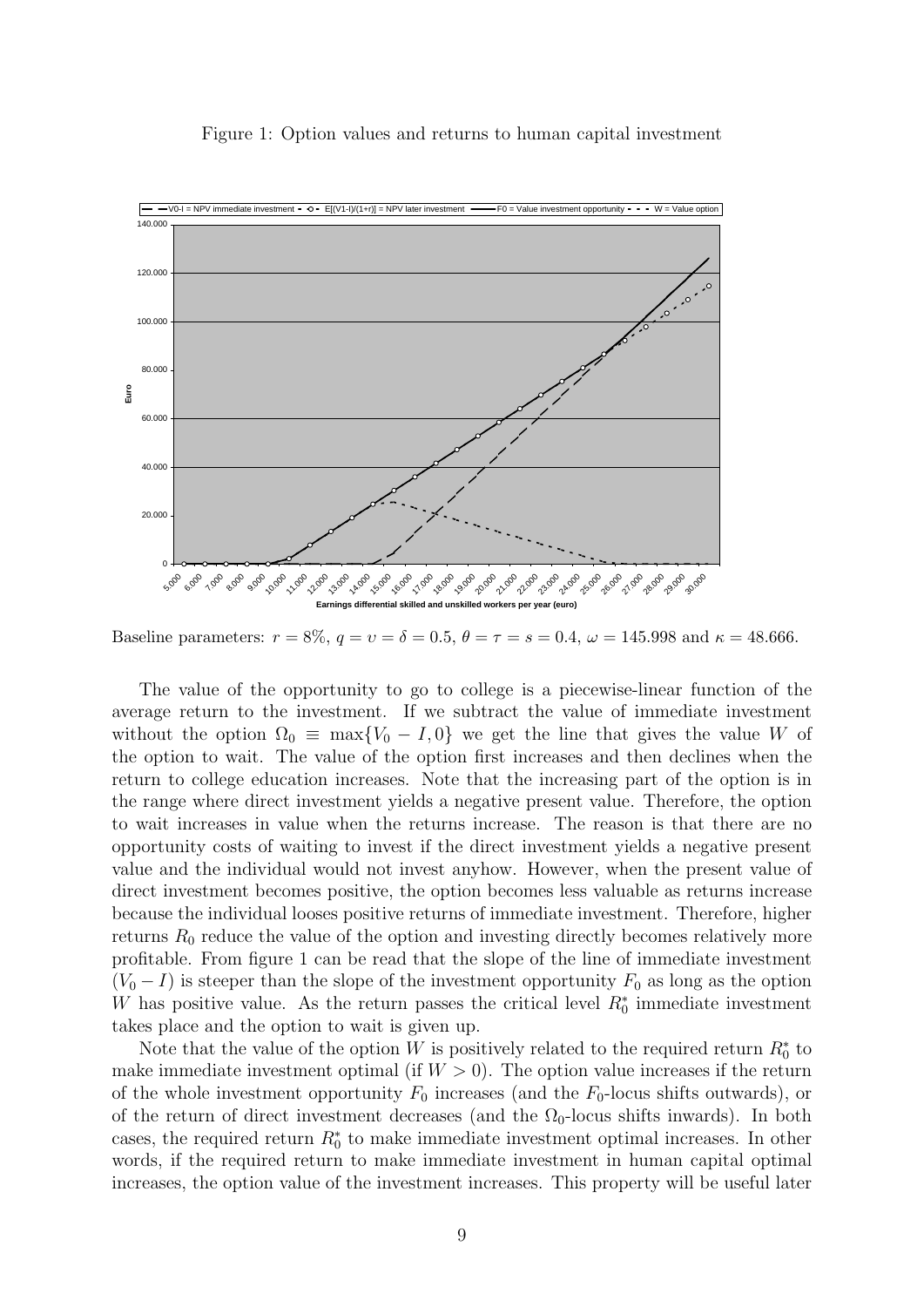on.

As a result of the option value of waiting to go to college the required return at which students do want to enroll increases. In other words, students want to be compensated with a larger return on their human capital investment if options are important. This is an equilibrium outcome which does not require failures in financial markets. An example is constructed with the purpose to illustrate the potential relevance of options for investments in higher education. However, the parameters used in the example are in line with empirical estimates.

Assume that the interest rate equals  $r = 8\%$ . This somewhat large value is chosen to correct for a potential bias of the infinite horizon in the model and the possibility of risk-aversion in the presence of non-insurable income risks which may drive up required risk-adjusted rates of return. Let the investment in higher education give a yearly skill premium of 15.000 euro per year. That is, skilled workers earn  $R_0 = 15.000$  euro more than unskilled workers who are assumed to earn 30.000 euro per year on average. This corresponds to a Mincer return of 12,5% per year of education where we assume that higher education takes four years. As a result, the present value of life-time returns to higher education equal on average 187.500 euro. Suppose that with a 50% probability the return  $R_0$  is 50% lower or higher, i.e.,  $q = v = \delta = 0.5$ . That is, the skill-premium  $R_1$  equals either 22.500 euro or 7.500 euro per year. This assumption is not backed by empirical estimates as the stylized two-outcome model has no empirical counterpart. Assume that taxes are flat at 40% and that education subsidies are such that all costs are effectively tax deductible, i.e.,  $\theta = \tau = s = 0.4$ . Most countries have tax systems with increasing marginal tax rates and subsidies educational costs higher than 40%. Both the lower top rate and education subsidy counter each other. Finally, assume that forgone wages equal 30.000 euro per year which is equal to the unskilled wage. These costs may be a bit high but may also entail psychic and effort costs while enrolled in college. The direct costs of education are set to 10.000 euro per year. These figures give a present value of forgone earnings equal to  $\omega = 145.998$  euro and the present value of the direct costs equal  $\kappa = 48.666$  euro. All these numbers underlie figure 1.

In this case, we can derive that the net present value of direct investment equals 4.702 euro. Investment in higher education is optimal according to the standard human capital model. However, the value of the option to postpone investment is more than five times larger and equals 25.600 euro. Therefore, the investment should not be undertaken immediately. The reason is that when the individual invests immediately, he gives up his option to wait for a better outcome which is of positive value. A negative present value of the total investment opportunity results if the costs of giving up the option are subtracted from the positive present value of immediate investment. The real present value of the immediate investment is not  $4.702$  but  $4.702 - 25.600 = -20.898$  euro instead.

Note that if the option to wait is valuable  $(W > 0)$ , the value of the investment opportunity  $F_0$  increases at a slower rate with the return  $R_0$  than the return to the investment when there is no option value  $\Omega_0$ . In terms of figure 1, the slope of the  $F_0$ line is less steep than the  $\Omega_0$  line. This implies that an increase in the financial rewards of the investment will induce smaller effects on the decision to invest when options are present than without. In other words, the option approach predicts smaller sensitivity of human capital investments with respect to the returns than the standard human capital model.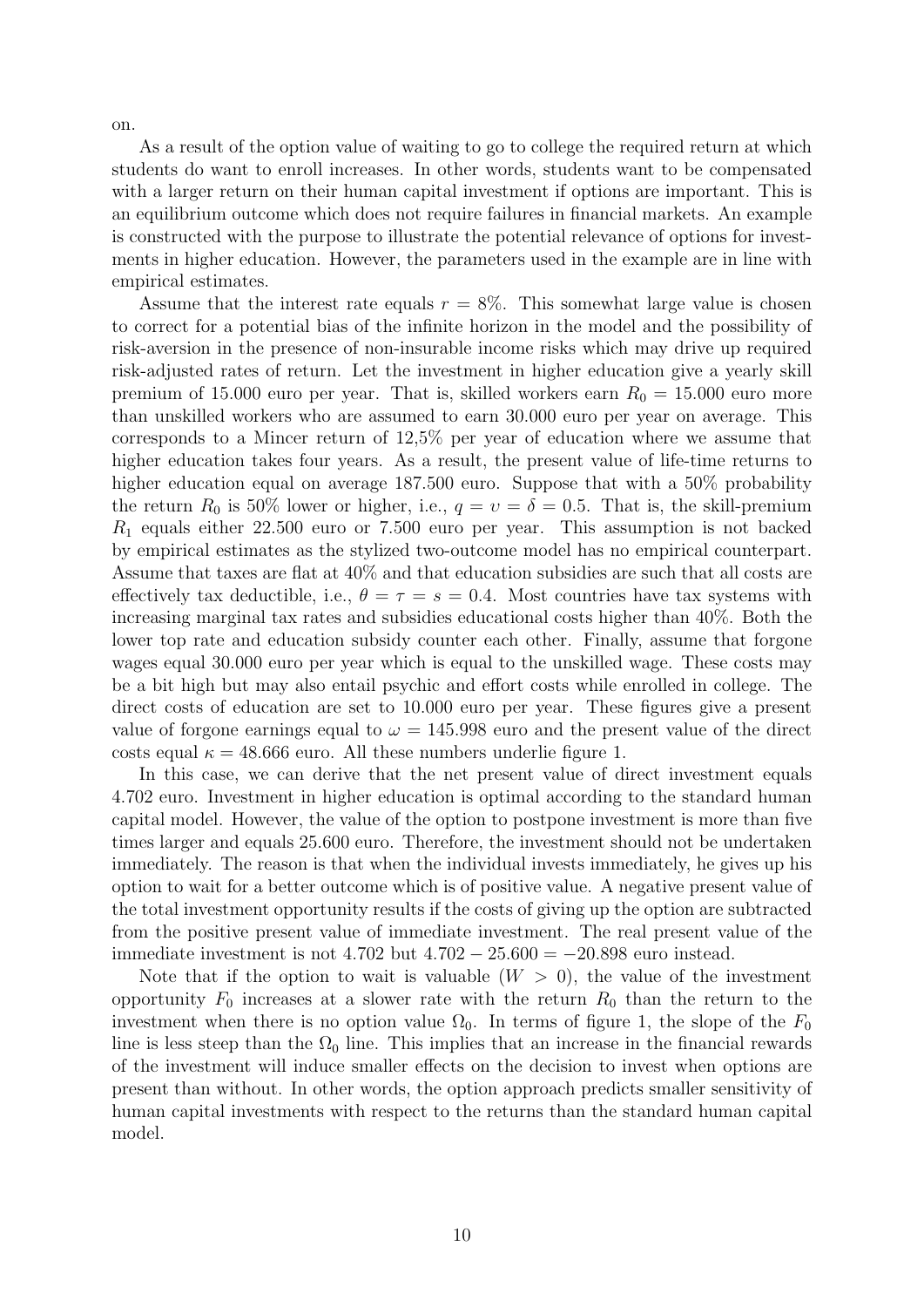#### Figure 2: Option values and yearly direct costs of investment k



Baseline parameters:  $r = 8\%, R_0 = 15.000 \, q = v = \delta = 0.5, \theta = \tau = s = 0.4, \omega = 145.998$ .

### 4.2 Options values and the cost of investment

Higher costs of the investment in higher education  $I = (1 - \tau)\omega + (1 - s)\kappa$  raise the critical return to induce immediate investment  $R_0^*$ . From equation (12) follows that

$$
\frac{\partial R_0^*}{\partial I} = \frac{(1+r-q)r}{(1+r)(r+(1-q)(1-\delta))} \frac{1}{(1-\theta)} > 0.
$$
 (15)

The intuition is that when the costs of investment increase, the opportunity costs of waiting (having a one year extra return) decrease more than the benefit of waiting (only invest if the return is high). Higher costs of education therefore increase the option value of waiting. See also figure 2 where the option value W increases as long as the net present value of immediate investment in human capital remains positive (as was assumed in the derivation of the last result).

Higher costs also raise the critical value of the return  $R_0$  below which the investment is not considered at all which follows from differentiating (13):

$$
\frac{\partial \underline{R}_0}{\partial I} = \frac{r}{(1+r)(1+v)} \frac{1}{(1-\theta)} > 0. \tag{16}
$$

See also figure 2. This result is analogous to the impact of higher costs on a higher required threshold return in the standard human capital model. Therefore, higher costs of investment result in less total investment in human capital, both because individuals would not consider the investment and because they tend to be more reluctant with immediate investment since the option value of waiting increases.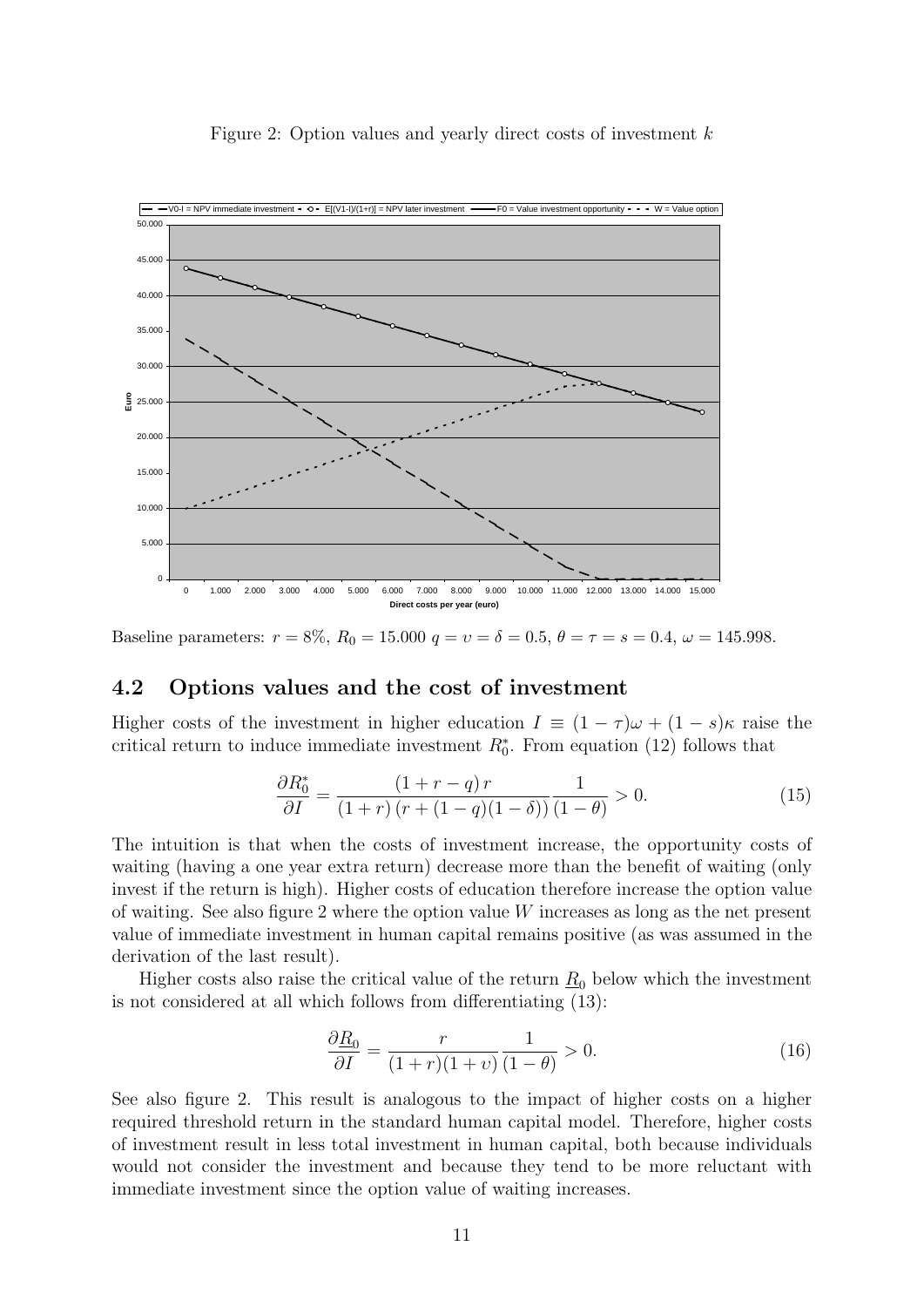#### Figure 3: Option values and probability of high returns  $q$



Baseline parameters:  $r = 8\%, R_0 = 15.000, v = \delta = 0.5, \theta = \tau = s = 0.4, \omega = 145.998$  and  $\kappa = 48.666.$ 

### 4.3 Option values and the probability of high returns

Differentiation of the required return to invest immediately (12) with respect to the probability of success q gives

$$
\frac{\partial R_0^*}{\partial q} = -\frac{[(1-\tau)\omega + (1-s)\kappa]}{(1-\theta)(1+r)} \frac{r^2 \delta}{[(r+(1-q)(1-\delta))]^2} < 0.
$$
 (17)

Therefore, if the probability of success increases, the opportunity costs of waiting in terms of missed returns increase. At the same time, the option value of waiting diminishes because the benefit of avoiding the low return outcome is lower because the low return outcome is less likely to occur. Therefore, the option value of waiting  $W$  decreases if the probability of a success increase. See also figure 3.

A higher probability of success has no effect on the minimum required return to consider the whole investment opportunity  $\frac{\partial R_0}{\partial q} = 0$ . The intuition is that option values are only determined by the probability of a downswing, not an upswing, see also below.

### 4.4 Option values and riskiness in returns

Increasing the probability  $q$  of a good outcome both increases the return and reduces the risk of the investment at the same time. To isolate the effect of larger risks without changing the expected return, mean preserving increases in the spread of returns are considered. To keep mean returns fixed, the downswing and the upswing are linearly related, i.e.,  $q(1 + v) = -(1 - q)(1 - \delta)$ .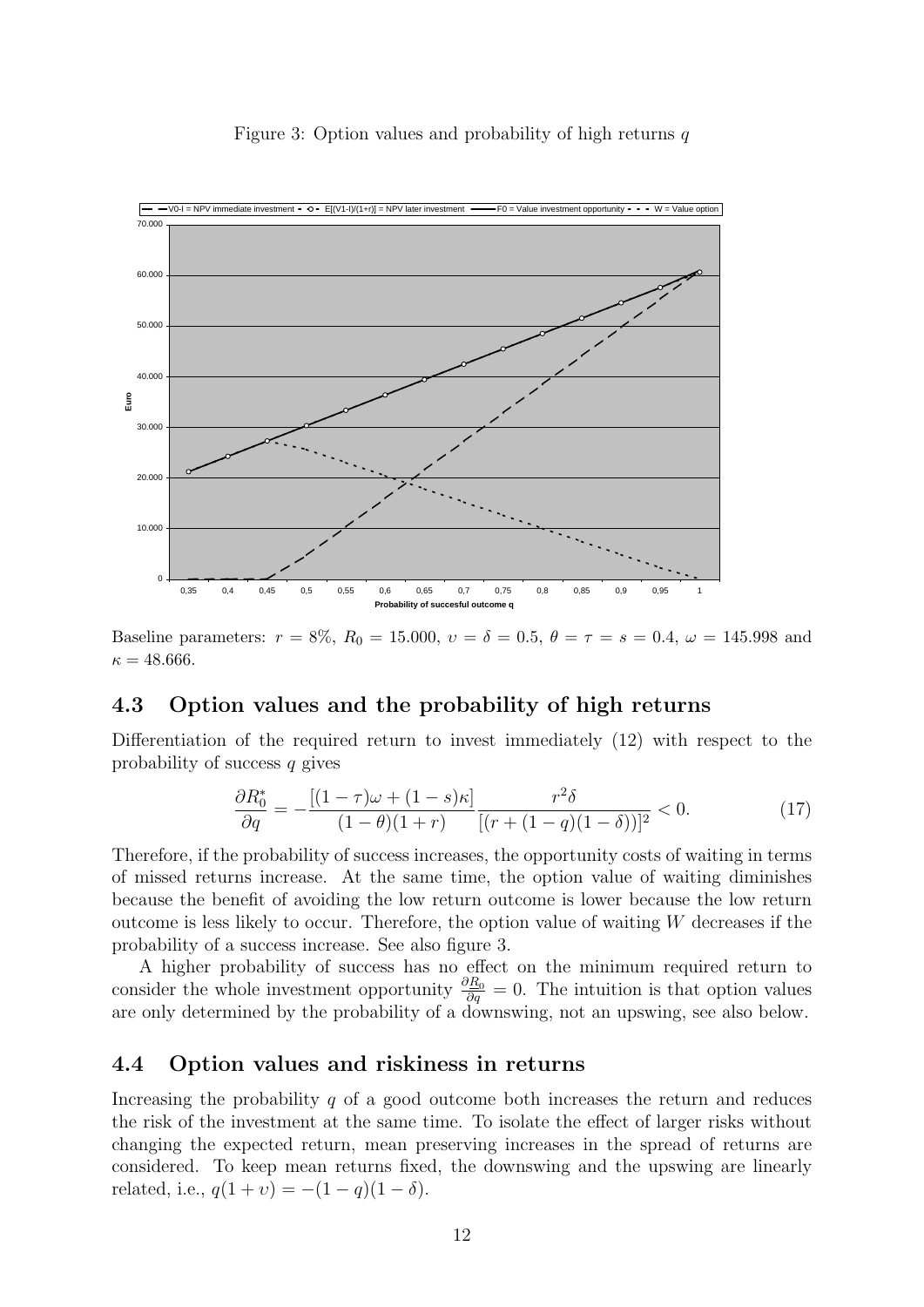Figure 4: Option values and risk  $v = \delta$ 



Baseline parameters:  $r = 8\%, R_0 = 15.000, q = 0.5, \theta = \tau = s = 0.4, \omega = 145.998$  and  $\kappa = 48.666.$ 

Note that (12) only depends on the downswing  $\delta$ . Differentiation gives the effect of larger risk on the required return to induce immediate investment in human capital:

$$
\frac{\partial R_0^*}{\partial \delta} = \frac{(1-\tau)\omega + (1-s)\kappa}{(1-\theta)(1+r)} \frac{(1-q)}{[(r+(1-q)(1-\delta))]^2} > 0.
$$
\n(18)

Therefore, increasing risk increases the return at which individuals want to invest directly. The intuition is that the option value of waiting W increases when the spread increases. The individual can reap the benefits of a higher potential upswing while avoiding the larger downward risks by not investing in that case. See also figure 4.

The required return for immediate investment (12) does not depend on the upward swing v or the probability of a successful outcome q. Only the size of the bad outcome  $\delta$ and the probability of the bad outcome  $1-q$  determine whether individuals want to invest directly or not. This is the so called 'bad news principle', see also Dixit and Pindyck (1994). The option to wait is only valuable because it allows the individual to avoid the consequences of bad news.

Eaton and Rosen (1980) also find that higher income risks have a negative effect on investments in human capital. In that paper, however, individuals are risk averse and therefore want a risk-premium on their investments in human capital. In the current set-up with risk neutral individuals, the individuals require a premium on the return to give up a valuable option.

A higher risk has a negative effect on the minimum required return to consider the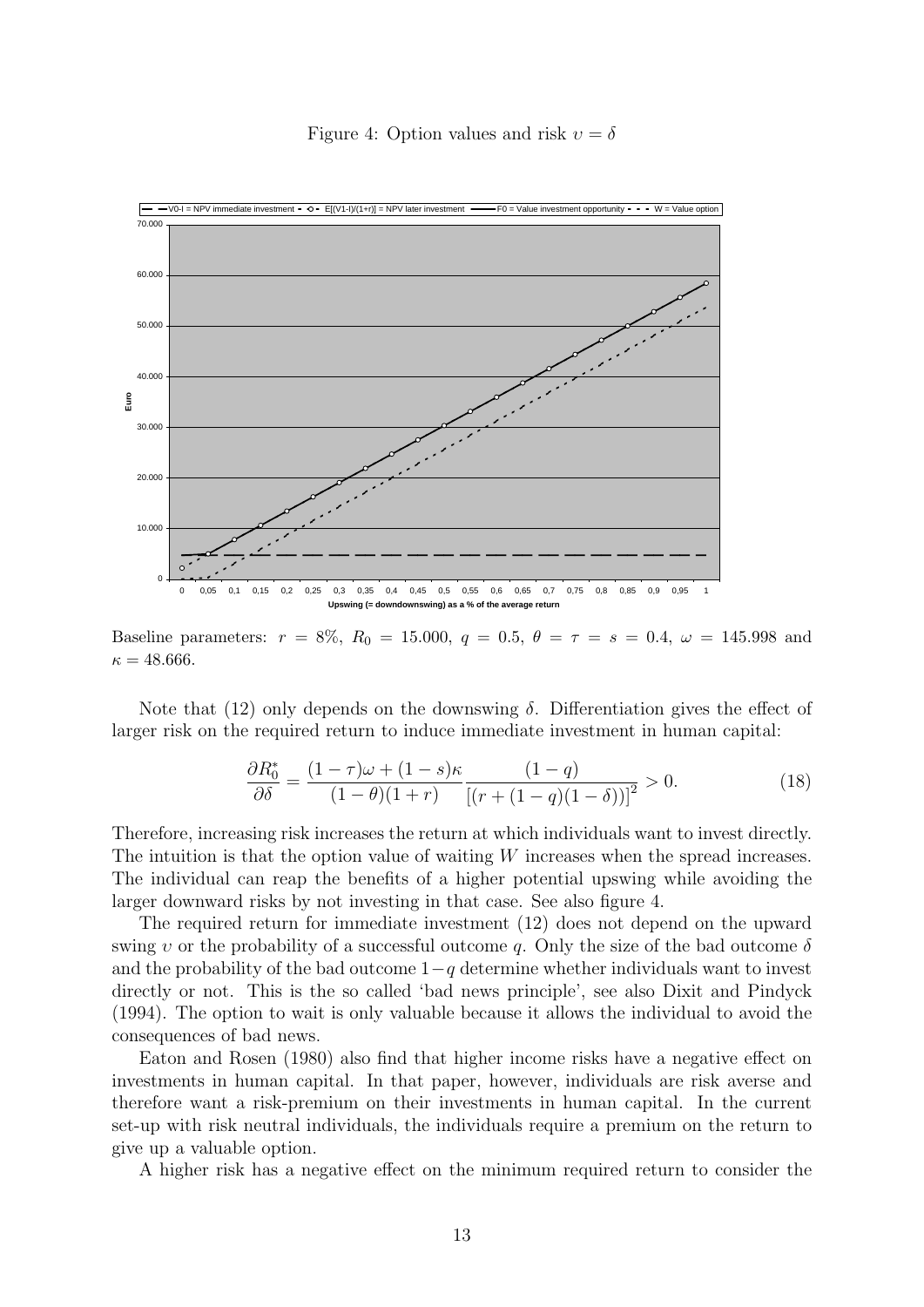#### Figure 5: Option values and top rate income tax  $\theta$



Baseline parameters:  $r = 8\%, R_0 = 15.000, q = v = \delta = 0.5, \tau = 0.4, \omega = 145.998$  and  $\kappa = 0$ .

whole investment opportunity:

$$
\frac{\partial \underline{R}_0}{\partial \nu} = -\frac{r}{(1+r)(1+\nu)^2} \frac{[(1-\tau)\omega + (1-s)\kappa]}{(1-\theta)} < 0. \tag{19}
$$

The intuition is that with a mean-preserving spread, the larger option value lowers the critical return to consider the investment.

### 4.5 Option values and income taxes

The effects of taxes on returns and forgone earnings on the required return to induce immediate investments follow from differentiation of (12) with respect to  $\theta$  and  $\tau$ . The effect of a higher tax rate on future returns, the 'top rate', is given by

$$
\frac{\partial R_0^*}{\partial \theta} = \frac{(1+r-q)r}{(1+r)(r+(1-q)(1-\delta))} \frac{[(1-\tau)\omega + (1-s)\kappa]}{(1-\theta)^2} > 0,\tag{20}
$$

A higher tax top rate  $\theta$  makes students less willing to invest directly. A higher tax on future earnings increases the option value W because the returns on immediate investments decrease faster than the returns on postponed investments. See figure 5. Note that we set the direct costs to zero for illustrative purposes  $(k = 0)$ .

As in the standard human capital model, the top rate increases the value of the return below which individuals do not want to consider the investment opportunity:

$$
\frac{\partial \underline{R}_0}{\partial \theta} = \frac{r}{(1+r)(1+v)} \frac{\left[ (1-\tau)\omega + (1-s)\kappa \right]}{(1-\theta)^2} > 0. \tag{21}
$$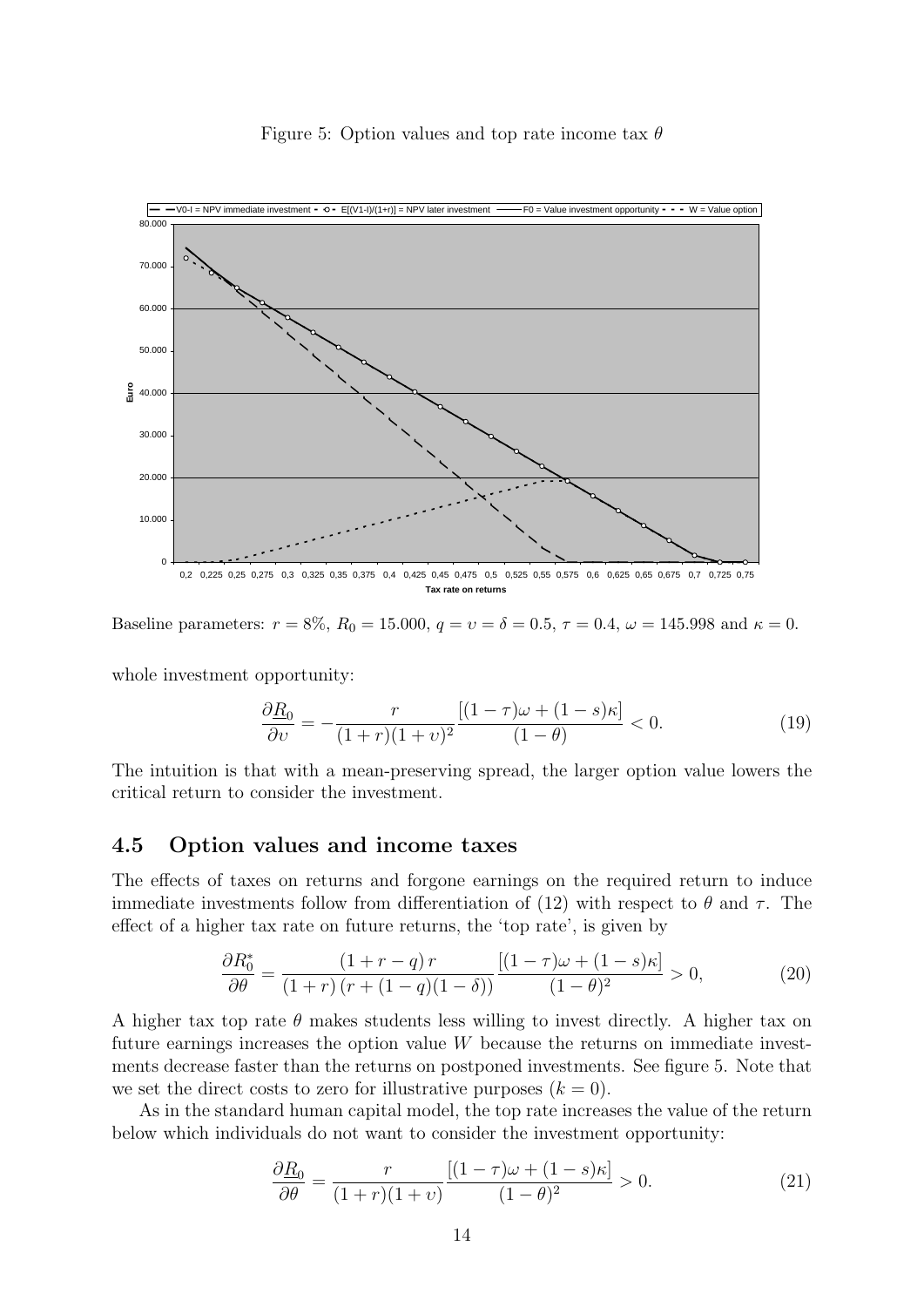A higher tax rate on forgone labor earnings  $\tau$  decreases the threshold return above which immediate investments take place:

$$
\frac{\partial R_0^*}{\partial \tau} = -\frac{(1+r-q)r}{(1+r)(r+(1-q)(1-\delta))} \frac{\omega}{(1-\theta)} < 0. \tag{22}
$$

The intuition is the same as with lowering the costs of the investment I. Higher taxes on forgone earnings increase the opportunity costs of waiting more than than the benefit of waiting. The option value of waiting  $W$  decreases and the critical threshold for immediate investments  $R_0^*$  decreases. See also figure 2.

The required return to consider the investment in human capital also decreases as can be expected from the standard human capital model:

$$
\underline{R}_0 = -\frac{r}{(1+r)(1+v)} \frac{\omega}{(1-\theta)} < 0. \tag{23}
$$

Suppose that there is a flat income tax ( $\tau = \theta$ ) and all costs of education are effectively tax deductible  $(s = \tau)$ . In the absence of option values, the tax system is neutral with respect to investments in human capital because all costs and returns of the investment are reduced at the same rate (see e.g. Heckman, 1976; Bovenberg and Jacobs, 2005). With option values this neutrality still holds because  $\frac{\partial R_0^*}{\partial \tau}$  $\Big|_{\tau=\theta=s} = 0.$  Therefore, the classical neutrality of flat tax rates with complete deductibility of investment costs on human capital investments carries over to the current set-up with option values. This contrasts with the Eaton and Rosen (1980) result where distorting proportional taxes are optimally positive with risk-averse investors. A progressive tax system mimics lacking income insurance and thereby reduces the required risk-premium on human capital investments.

If costs of education are not the same as the flat rate income tax  $(s \neq \tau)$  then we can find that a higher flat tax  $(\theta = \tau)$  increases the required return to induce immediate investment

$$
\left. \frac{\partial R_0^*}{\partial \tau} \right|_{\tau=\theta} = \frac{\left(1+r-q\right)r}{\left(1+r\right)\left(r+\left(1-q\right)\left(1-\delta\right)\right)} \frac{\left(1-s\right)\kappa}{\left(1-\tau\right)^2} > 0. \tag{24}
$$

An increase in the flat tax rate has a negative impact on the marginal return required to induce immediate investment as expected. See also figure 6.

$$
\left. \frac{\partial \underline{R}_0}{\partial \tau} \right|_{\tau=\theta} = \frac{r}{(1+r)(1+v)} \frac{(1-s)\kappa}{(1-\tau)^2} > 0. \tag{25}
$$

With a flat tax and subsidies on education that are not equal  $(s \neq \tau)$ , options do matter for the total impact of taxes on investments. The total effect of a flat tax on human capital investment consists of both a *positive* and the standard negative impact which dominates. First, the option value of postponing the investment decreases. From equations (20) and (22) can be seen that a higher tax on future benefits has a bigger impact on the required return than the higher tax on forgone earnings. Therefore, the impact of higher taxes on the returns dominate the impact of higher taxes on forgone earnings and option values will increase with an increase in the flat tax rate.

Second, the costs of the investment are reduced less by a higher flat tax rate than the benefits because the direct costs are not reduced by the tax rate. This is the standard effect in human capital models without options (Bovenberg and Jacobs, 2005). Due to the lower option values, the impact of flat taxes on human capital investments is typically smaller with option values than without. See also figure 6 where it is shown that a higher flat tax reduces the option value of investment in human capital.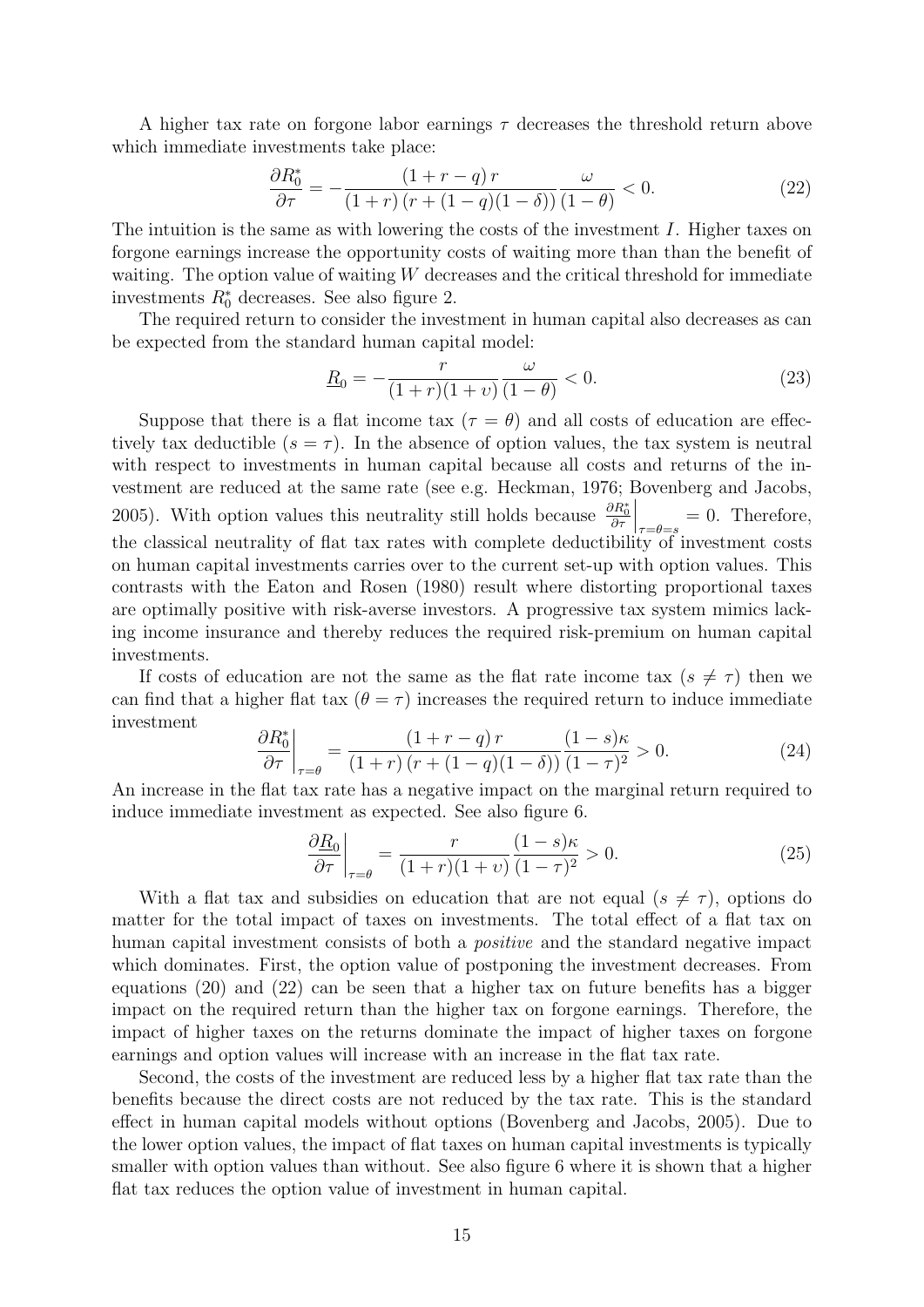

Figure 6: Option values and flat rate income tax  $\theta=\tau$ 

Baseline parameters:  $r = 8\%, R_0 = 15.000, q = v = \delta = 0.5, s = 0.4, \omega = 145.998$  and  $\kappa = 48.666.$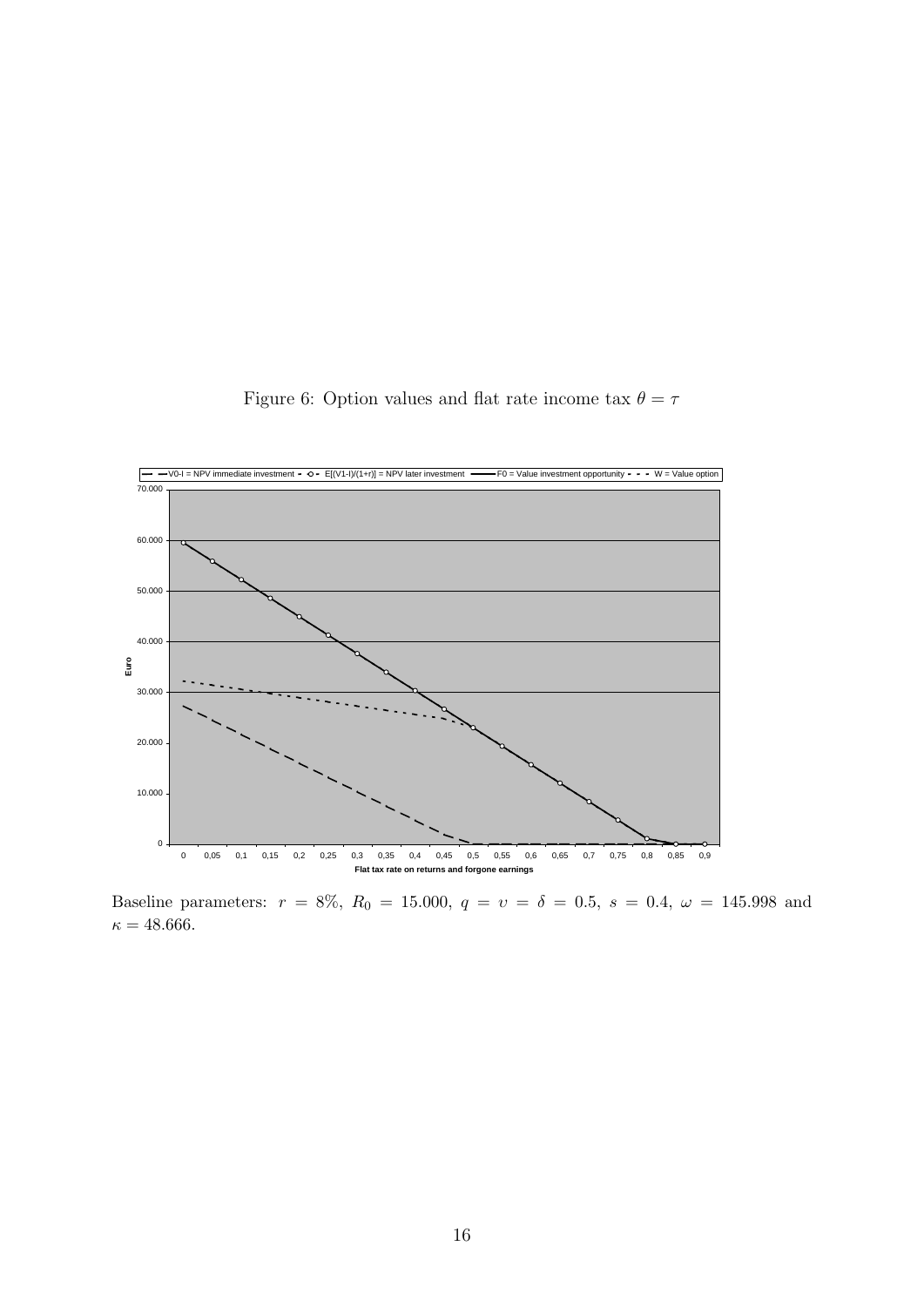#### Figure 7: Option values and education subsidies s



Baseline parameters:  $r = 8\%, R_0 = 15.000, q = v = \delta = 0.5, \tau = \theta = 0.4, \omega = 145.998$  and  $\kappa = 48.666.$ 

## 4.6 Option values and subsidies on education

As a final exercise, the effects of larger education subsidies are analyzed. From differentiation of (12) follows that the marginal return to induce immediate investments diminishes with the subsidy:

$$
\frac{\partial R_0^*}{\partial s} = -\frac{(1+r-q)r}{(1+r)(r+(1-q)(1-\delta))}\frac{\kappa}{(1-\theta)} < 0.
$$
\n(26)

Higher subsidies lower the costs of the investments. The marginal benefits of investing directly increase more than the marginal benefits of postponing the investments. Therefore, the option value of waiting  $W$  decreases and the return at which immediate investments are optimal decreases. See also figure 7.

Note that higher education subsidies reduce the option value  $W$  of waiting to invest in human capital, cf. figure 7. This implies that the impact of education subsidies on individuals' decisions to consider the investment in human capital is partially off-set by lower option values. Therefore, the full impact of education subsidies on educational investment is again smaller than in the standard human capital model.

The impact of lower costs on the investment is that individuals with lower  $\underline{R}_0$  consider the investment:

$$
\frac{\partial R_0}{\partial s} = -\frac{r}{(1+r)(1+v)} \frac{\kappa}{(1-\theta)} < 0. \tag{27}
$$

Again, this is the standard human capital result.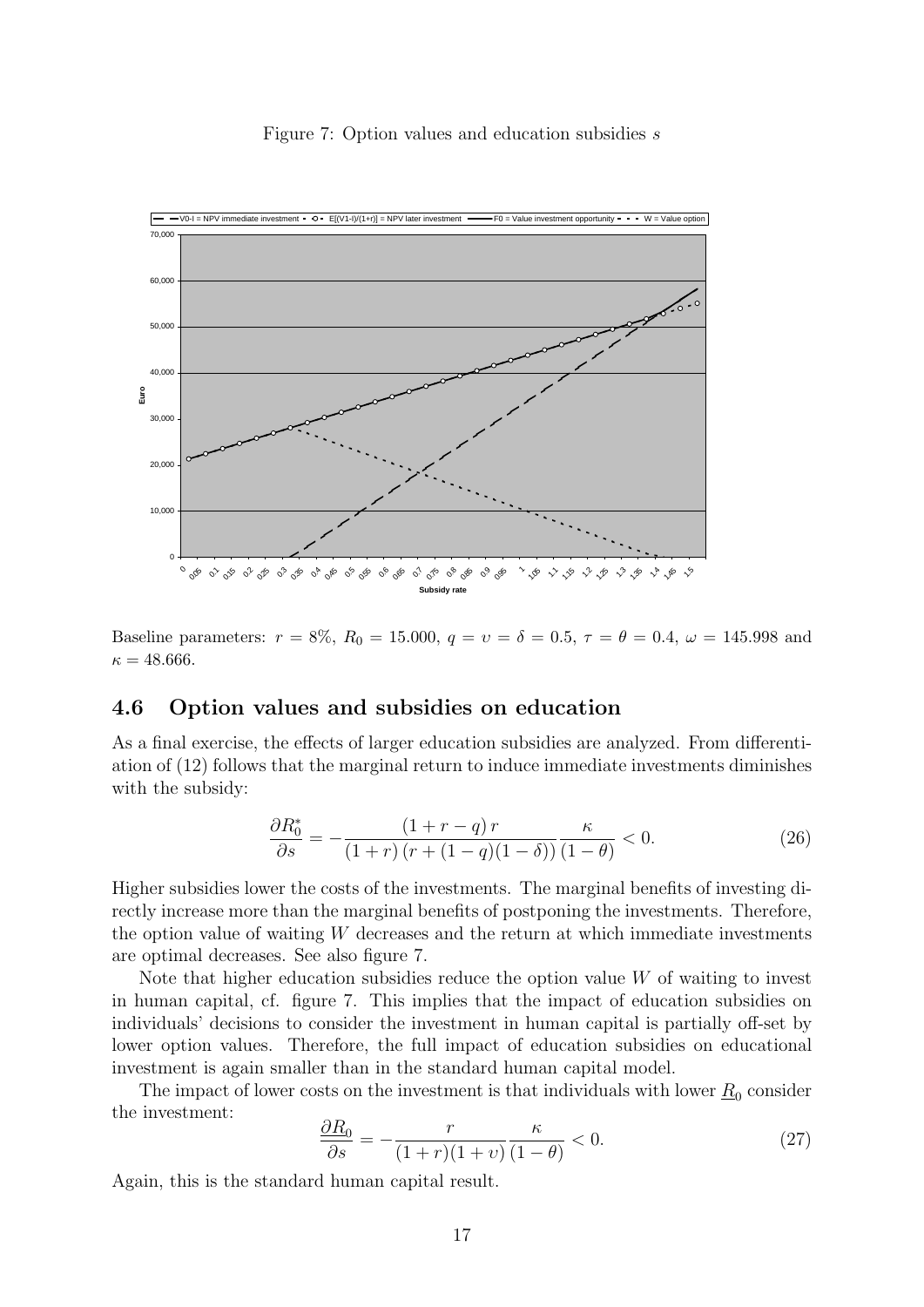# 5 Options and some empirical puzzles

## 5.1 Human capital equity premium

Options can offer an explanation as to why estimated Mincer returns and skill-premia for higher educated workers are so high. Returns should be high because they compensate the individual for the lost option value of waiting once he makes the irreversible investment in education. Therefore, there may not be a human capital premium puzzle at all. The discount rate would have to be higher if the net present value rule is adjusted so as to capture the value of the option.

Going back to the example of the previous section, the rate at which original net present value calculations should be discounted to get the correct decision, including the option value, is the rate of return  $r^*$  that would give a net-present value of  $-20.898$  rather than 4.702. This discount rate satisfies

$$
r^* = \left(\frac{1}{r} - \frac{W}{(1 + q(v + \delta) - \delta)(1 - \theta)R_0}\right)^{-1}.
$$
 (28)

Required rates of return  $r^*$  increase with the option value W. With baseline parameters, the critical rate of return  $r^*$  which gives the correct decision to invest in higher education equals 10.4%. In other words, the required rate of return to make the correct investment decision would be 2,4% points larger. In this specific example, the option value which is associated with irreversible investment in higher education can explain a significant part of the human capital premium.

The empirical content of the option model to explain actual skill premia can be substantial. Palacios-Huerta (2003, p.4) claims that about two-thirds of the observed skillpremium may be the result of illiquidities and irreversibilities. The work by Carneiro and Heckman (2003), Cameron and Taber (2004) and Plug and Vijverberg (2004), and others suggests that liquidity constraints are quantitatively of minor importance. This may leave the option model as a natural candidate to explain a large remaining part of human capital returns.

## 5.2 Small sensitivity of human capital investment to financial incentives

The analysis of the previous section has shown that option values tend to make human capital investments less responsive to the net returns of the investments compared to the standard human capital model. The standard human capital model also over-estimates the effects of taxes and education subsidies when options are important. Table 1 gives a summary of some recent estimates of the price responsiveness of tuition and the picture appears to be that doubling tuition costs will decrease enrolment rates with roughly 5-10%-points after controlling for selection. The presence of real options to wait may explain empirical findings that enrolment does not appear to be very price responsive. In the absence of options, price responsiveness of enrolment could be higher.

## 5.3 Debt-aversion and sensitivity to perceived low return outcomes

Students are often reported to be very debt averse. Many examples can be found of students that are reluctant to borrow for higher education investments even if the average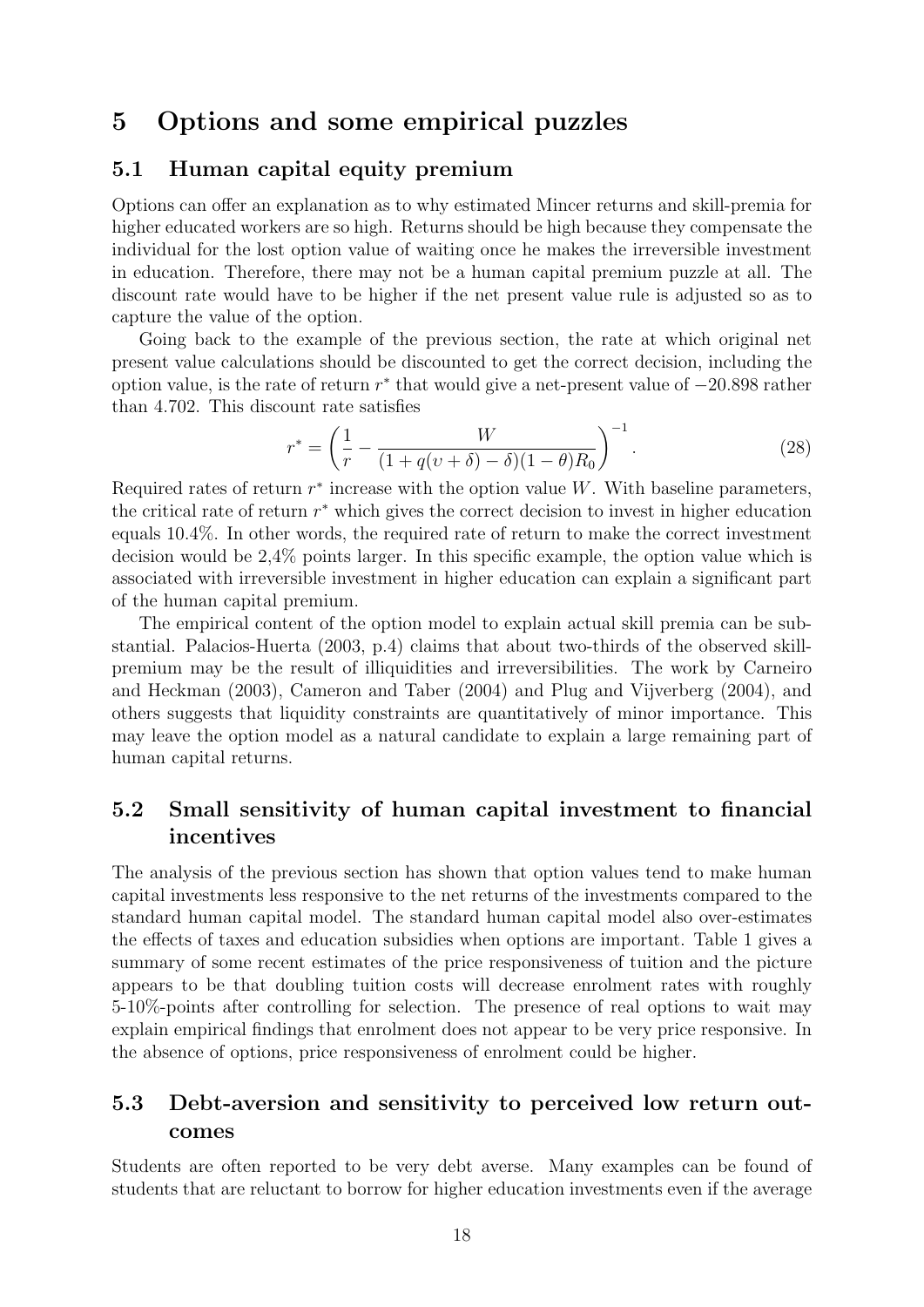|                                                                                                                                                                                                                                                                                                                                                                                                                                                                                                                                                                                                                                                                                                                                                                                                                                                                              |      |                   |         | Table 1: Enrollment responses to increases in tuition costs and corresponding quasi elasticities |        |           |           |              |
|------------------------------------------------------------------------------------------------------------------------------------------------------------------------------------------------------------------------------------------------------------------------------------------------------------------------------------------------------------------------------------------------------------------------------------------------------------------------------------------------------------------------------------------------------------------------------------------------------------------------------------------------------------------------------------------------------------------------------------------------------------------------------------------------------------------------------------------------------------------------------|------|-------------------|---------|--------------------------------------------------------------------------------------------------|--------|-----------|-----------|--------------|
| study                                                                                                                                                                                                                                                                                                                                                                                                                                                                                                                                                                                                                                                                                                                                                                                                                                                                        | Data | Type <sup>*</sup> | Contro! | Selection                                                                                        | Sign.? | $-dq$     | $d\rho/p$ |              |
| Aane (1994)                                                                                                                                                                                                                                                                                                                                                                                                                                                                                                                                                                                                                                                                                                                                                                                                                                                                  |      | $CST+2C$          | Yes     | $\stackrel{\circ}{\simeq}$                                                                       | Yes    | 50        |           |              |
| Kane (1995)                                                                                                                                                                                                                                                                                                                                                                                                                                                                                                                                                                                                                                                                                                                                                                                                                                                                  |      | $C1+TS$           | Yes     | $\stackrel{\circ}{\simeq}$                                                                       | Yes    | 035       | .33       |              |
| $\dim$ er (1998)                                                                                                                                                                                                                                                                                                                                                                                                                                                                                                                                                                                                                                                                                                                                                                                                                                                             |      |                   | Yes     | $\mathop{\mathcal{C}}$                                                                           | Yes    |           | 028       |              |
| )ynarksi (1999)                                                                                                                                                                                                                                                                                                                                                                                                                                                                                                                                                                                                                                                                                                                                                                                                                                                              |      | 8)                | Yes     | Yes                                                                                              | Yes    | 036       |           | $35(.03)$ #  |
| Heckman $et$ $al.$ $(198)$                                                                                                                                                                                                                                                                                                                                                                                                                                                                                                                                                                                                                                                                                                                                                                                                                                                   |      | ZК                | Yes     | Yes                                                                                              | Yes    | 80        |           |              |
| Card and Lemieux $(2000)$                                                                                                                                                                                                                                                                                                                                                                                                                                                                                                                                                                                                                                                                                                                                                                                                                                                    |      | $CS+TS$           | Yes     | $\overline{\Sigma}$                                                                              | Yes    |           |           | $10. - 04$   |
| Cameron and Heckman $(2001)$                                                                                                                                                                                                                                                                                                                                                                                                                                                                                                                                                                                                                                                                                                                                                                                                                                                 |      |                   | Yes     | Yes                                                                                              | Yes    | $03 - 06$ |           | ĞÖ.<br>$02-$ |
| Notes: 'Control' indicates whether estimations are done when controlling for background characteristics, IQ, and other individual characteristics. 'Selection' indicates whether corrections are<br>made for the selectivity of individuals enrolling in college (non-observed heterogeneity). *CS=Cross-section; TS=Time-series; P=Panel; M=Meta analysis; SM=Structual model. <sup>9</sup> Indicates<br>at average tuition rates used by Cameron and Heckman (2001). <sup>†</sup> Price changes taken relative to an approximated weighted mean of 2 and 4 years tuition costs for Blacks, Hispanics and<br>significance at the 5% level of the estimated coefficient for tuition. #Price change relative to all costs of college <i>including tuition</i> , room and board. In parenthesis we show elasticity evaluated<br>Whites in Cameron and Heckman (2001) (\$1250). |      |                   |         |                                                                                                  |        |           |           |              |
|                                                                                                                                                                                                                                                                                                                                                                                                                                                                                                                                                                                                                                                                                                                                                                                                                                                                              |      |                   |         |                                                                                                  |        |           |           |              |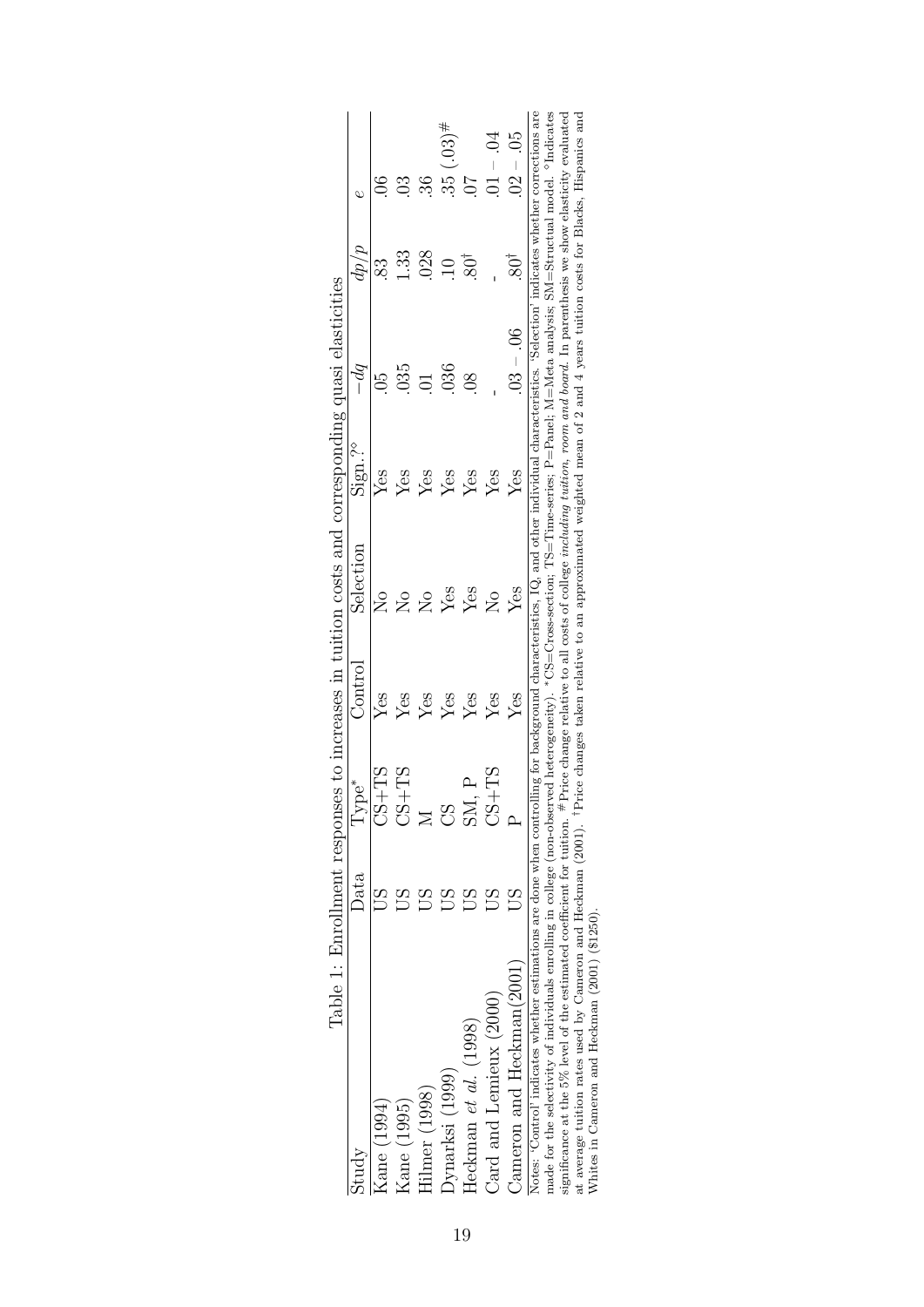returns on investment higher education are large and increasing. Moreover, the covariance between earnings and education is typically negative, see also Gould et al. (2000) and Palacios-Huerta (2004). This implies that higher levels of education serve as an insurance device and the risk premium on human capital should be lower with the level of education (Levhari and Weiss, 1973). Students should therefore be willing accept lower returns on education than the risk-free rate.

Options may also matter here. We have shown that students should be rightly worried about the probabilities of low return outcomes. The value of the option to wait is only determined by the probability of a low return outcome and the size of the downswing of the outcome, not the average returns. The larger the probability of a bad outcome or the downswing the more reluctant students should be to invest in higher education directly and they should optimally wait in order to reap the benefits of the waiting option, i.e., invest only when the returns are sufficiently large.

The previous analysis assumed that students used objective probabilities on the likelihood of good and bad outcomes. The results change of course with more subjective 'behavioral' or 'non-expected utility' approaches. Suppose that students use subjective probabilities and attach a significant lower probability to high return outcomes and a higher probability to a low return outcome. The perceived value of the option to wait will then be higher than objective probabilities would suggest. Even with risk neutral students, more subjective approaches to economic behavior can therefore strengthen the findings of this paper.

## 5.4 High returns and immediate enrolment

Perhaps it is not surprising that countries with more turbulent labor markets have high returns on education and more students returning to higher education at a later age. Think of the Anglo-Saxon countries such as the US and the UK. Without option values one can hardly explain high returns if one accepts that the risk-premium is not capable of explaining the differences. High returns could be the result of large option values due to risky environments. If option values are large, it makes sense to return to higher education only when one has more information about one's own capacities and future earnings prospects. In countries with less risky environments, the opposite pattern is typically observed. Individuals normally go to college immediately after secondary education and one would not expect them to enter higher education after a few years of working.

Subsidies also increase the willingness of students to invest in human capital, not only because the costs are lower, but also because subsidies reduce the option value of the investment. In the absence of subsidies, students would be more reluctant to take up the irreversible investment in higher education because they face uncertainty with respect to their capacities to generate a large return on the investment. Too high subsidies result in efficiently low option values, which induce too much risky investment, too high drop out rates and too low returns to higher education.<sup>4</sup> Anglo-Saxon countries tend to give much lower subsidies on higher education which results in larger option values of investment in education. Again, this may explain why more students drop out less, work harder and have high returns on their investments.

<sup>&</sup>lt;sup>4</sup>In the model of the previous section, efficient subsidies would neutralize the impact of the tax system only. Higher subsidies would then give over-investment.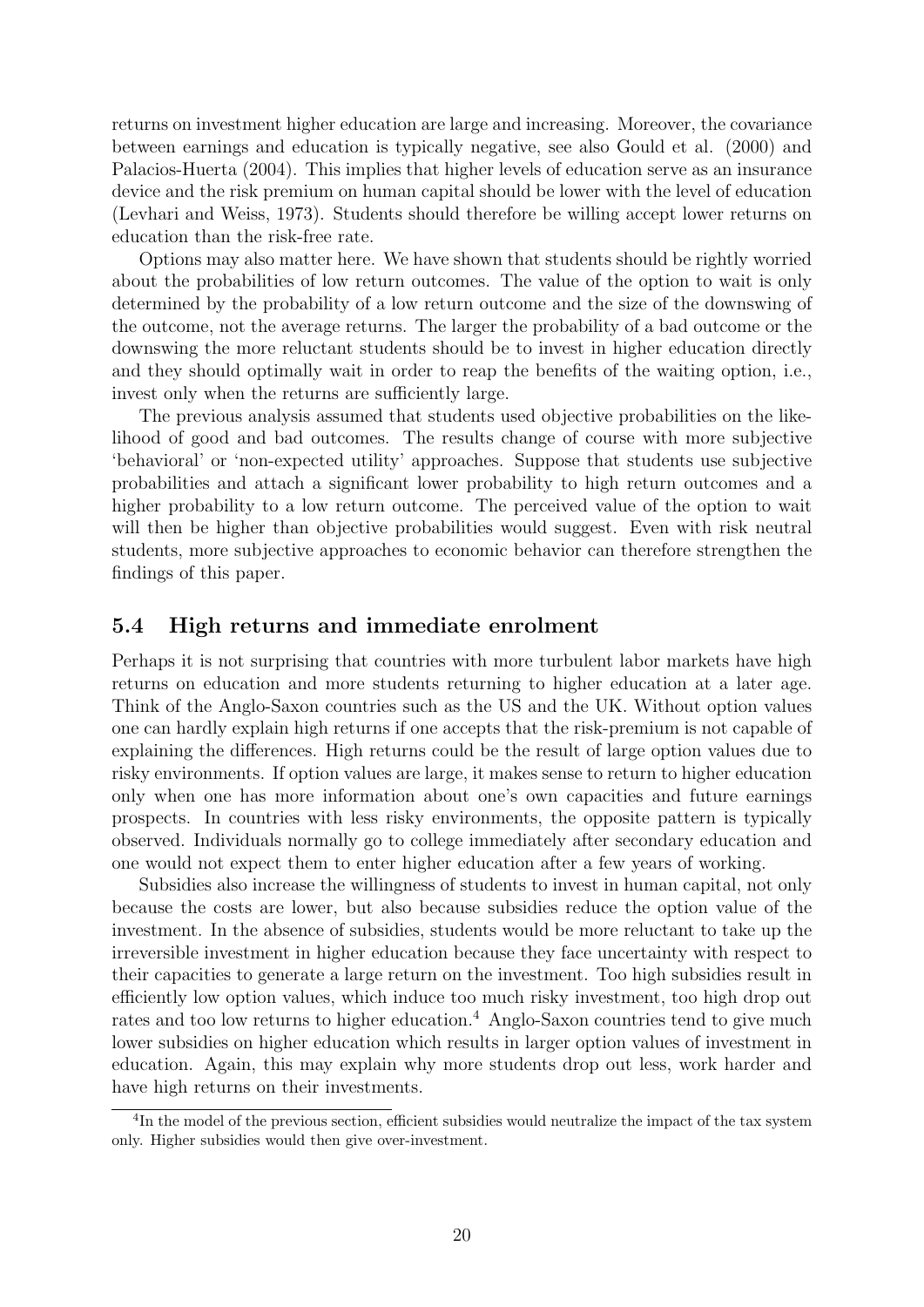# 6 Conclusion

This paper analyzed the consequences of real options in human capital investments. Human capital investments are both risky and largely irreversible. It is generally impossible to recover forgone labor earnings and paid tuition fees. If individuals can affect the timing of the investment, i.e., decide to go to college now or later, option values will affect investment behavior. This paper has shown that with perfect financial markets, the option to postpone investment could explain why returns to education are high, why investment in human capital is not very sensitive to returns, taxes and subsidies, and why students are concerned with low return outcomes.

In future research, the model of this paper could be cast in a continuous time framework as in Hogan and Walker (2002). This would allow for a much better analysis of the potential explanatory powers of the option model than the very stylized two-period, twooutcome model of this paper. One could then allow for a variety of stochastic processes describing the returns to the investment. A more in depth treatment of cost uncertainty could also be analyzed. This paper assumed that costs where exogenous and not time-varying. Cost uncertainty is equivalent to what Levhari and Weiss (1974) call 'input-uncertainty', i.e., the uncertainty about individual capacities. If cost uncertainty decreases when the project is undertaken, there may be reasons to start investing immediately even if the net present value is negative, see also Dixit and Pindyck (1994). In that case, one would be get to the type of models as used by Hogan and Walker (2002). Another interesting avenue is to reconsider the life-cycle model of savings and investments in human capital when the returns to financial and human investments are both stochastic. Investments in human capital could be sensitive to interest rate uncertainty, see also Dixit and Pindyck (1994). Modifications to the basic framework can also be interesting. Examples include the effects of option values in a setting with sequential investments like in Comay et al. (1973). Further, the impact of options on the distribution of wages would be interesting to investigate in a general equilibrium setting where wages of skilled and unskilled workers are endogenously determined. Finally, interactions of options in human capital investment with various types of capital and insurance market failures may be a promising avenue for future research.

# References

- Ashenfelter, O., C. Harmon and H. Oosterbeek (1999), "A Review of Estimates of the Schooling/Earnings Relationship with Tests for Publication Bias", Labour Economics, 6, 453-470.
- Becker, G. S. (1964, 1993), Human Capital: A Theoretical and Empirical Analysis with Special Reference to Education, Third edition 1993, Chicago: Chicago University Press.
- Bovenberg, A. L. and B. Jacobs (2005), "Redistribution and Education Subsidies are Siamese Twins", Journal of Public Economics, 89, 2005-2035.
- Cameron, S. V., and J. J. Heckman (2001), "The Dynamics of Educational Attainment for Blacks, Hispanics, and Whites", Journal of Political Economy, 109(3), 455-499.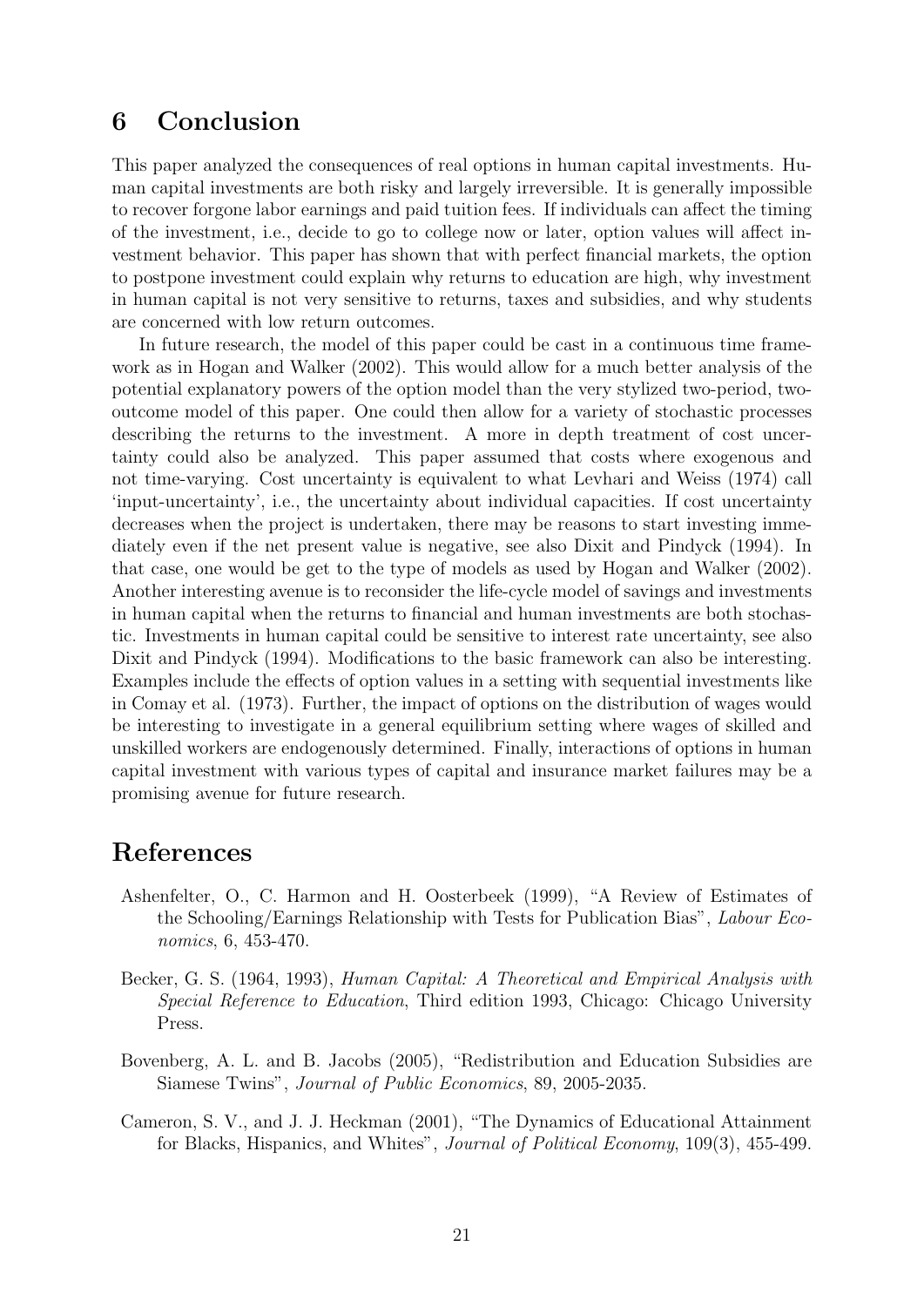- Cameron, S. and C. Taber (2004), "Estimation of Educational Borrowing Constraints Using Returns to Schooling", Journal of Political Economy, 112, 1, 138-182.
- Card, D. (1999), "The Causal Effect of Education on Earnings", in O. Ashenfelter and D. Card (eds.), Handbook of Labor Economics – Vol 3A, Amsterdam: Elsevier-North Holland.
- Card, D., and T. Lemieux (2000), "Dropout and Enrollment Trends in the Post-War Period: What Went Wrong in the 1970's?", NBER Working Paper 7658.
- Carneiro, P. M. and J. J. Heckman (2003), "Human Capital Policy", in J. J. Heckman and A.B. Krueger (eds.), Inequality in America: What Role for Human Capital Policies?, Cambridge-MA: MIT Press.
- Comay, Y., A. Melnik and M. A. Pollatschek (1973), "The option value of Education and the Optimal Path for Investment in Human Capital", International Economic Review, 14, (2), 421-435.
- Dixit, A. K. and R. S. Pindyck (1994), *Investment under Uncertainty*, New Jersey: Princeton University Press
- Dynarski, S. (1999), "Does Aid Matter? Measuring the Effect of Student Aid on College Attendance and Completion", NBER Working Paper 7422.
- Eaton, J., and H.S. Rosen (1980), "Taxation, Human Capital and Uncertainty", American Economic Review, 70, (4), 705-715.
- Friedman, M. (1962), Capitalism and Freedom, Chicago: Chicago University Press.
- Gould, E. D., O. Moav and B. A. Weinberg, (2000),. "Precautionary Demand for Education, Inequality, and Technological Progress", Journal of Economic Growth, 6, (4), 285-316.
- Harmon C., H. Oosterbeek and I. Walker (2003), "The Returns to Education: Microeconomics", Journal of Economic Surveys, 17, 115-155.
- Hartog, J. (2005), "Schooling as a Risky Investment", Proceedings of the Royal Dutch Academy of Sciences, 68 (2).
- Heckman, J. J. (1976), "A Life-Cycle Model of Earnings, Learning and Consumption", Journal of Political Economy, 4, S11-S44.
- Heckman, J. J., L. Lochner and C. Taber (1998), "Explaining Rising Wage Inequality: Explorations with a Dynamic General Equilibrium Model of Labor Earnings with Heterogeneous Agents", Review of Economic Dynamics, 1, pp. 1-58.
- Hilmer, M. J. (1998), "Post-Secondary Fees and the Decision to Attend a University or a Community College", Journal of Public Economics, 67, pp. 329–348.
- Hogan, V. and I. Walker (2002), "Education Choice under Uncertainty and Public Policy", University of Warwick: mimeo.
- Judd, K. (2000), "Is Education as Good as Gold?", Hoover Institute: mimeo.